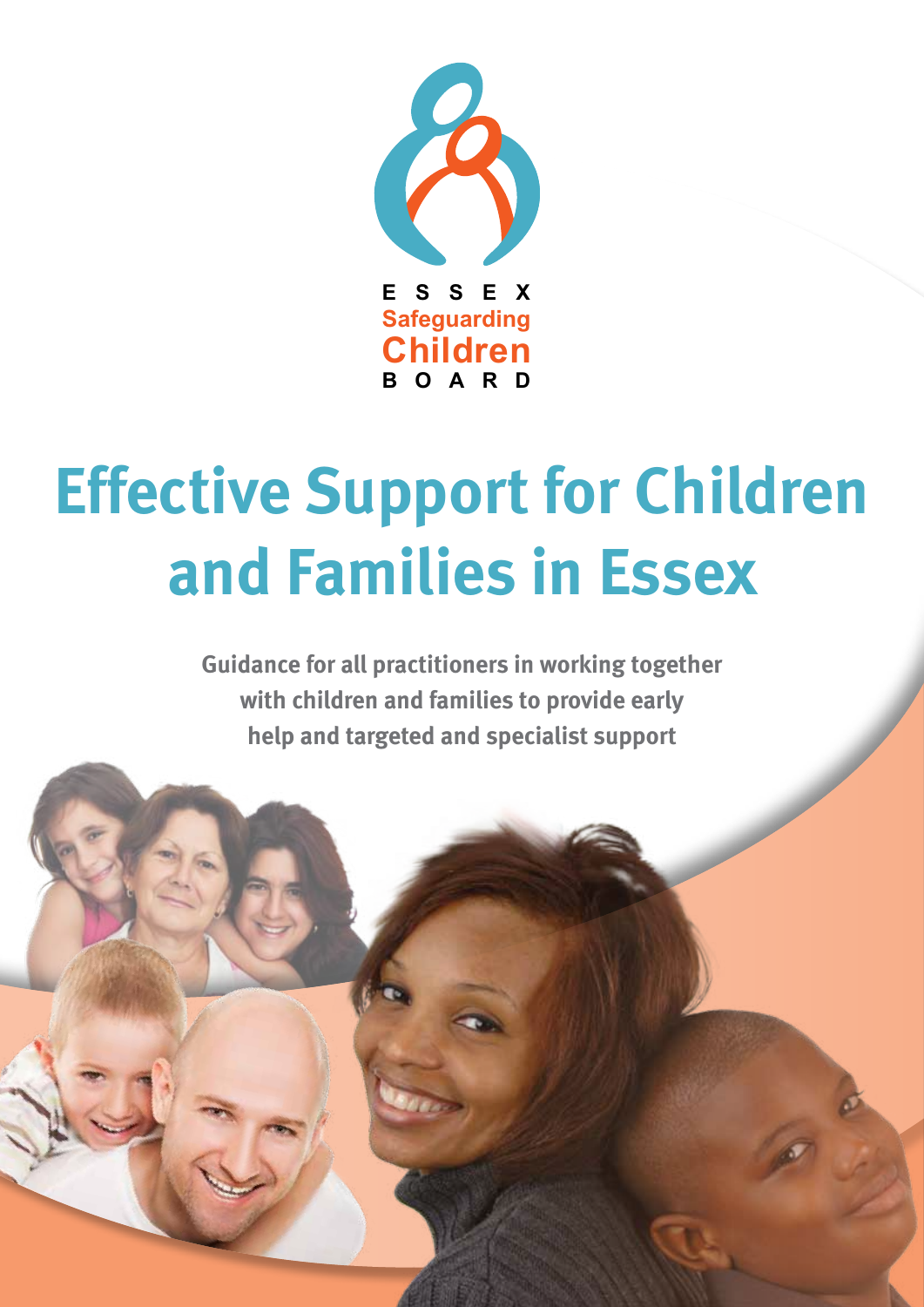### **Contents**

| 1. | Introduction                                                         | 3  |
|----|----------------------------------------------------------------------|----|
|    | 2. A vision for effective support for children and families in Essex | 4  |
|    | 3. A conceptual model for meeting children and families' needs       | 6  |
|    | 4. Access to services in Level 2 - Additional                        | 9  |
|    | 5. Access to services in Level 3 - Intensive                         | 10 |
|    | 6. Access to services in Level 4 - Specialist children's Social Care | 11 |
|    | 7. What happens to a childrens social care referral                  | 13 |
|    | 8. Consulting with other services, schools and settings              | 14 |
|    | 9. Effective support process diagram                                 | 15 |
|    | 10. Indicators of possible need                                      | 16 |
|    | 11. Glossary                                                         | 22 |
|    | 12. Useful weblinks                                                  | 22 |
|    | <b>Documents and Services</b>                                        | 22 |
|    | Legislation                                                          | 23 |
|    | Guidance                                                             | 23 |
|    | 13. Acknowledgements                                                 | 23 |
|    |                                                                      |    |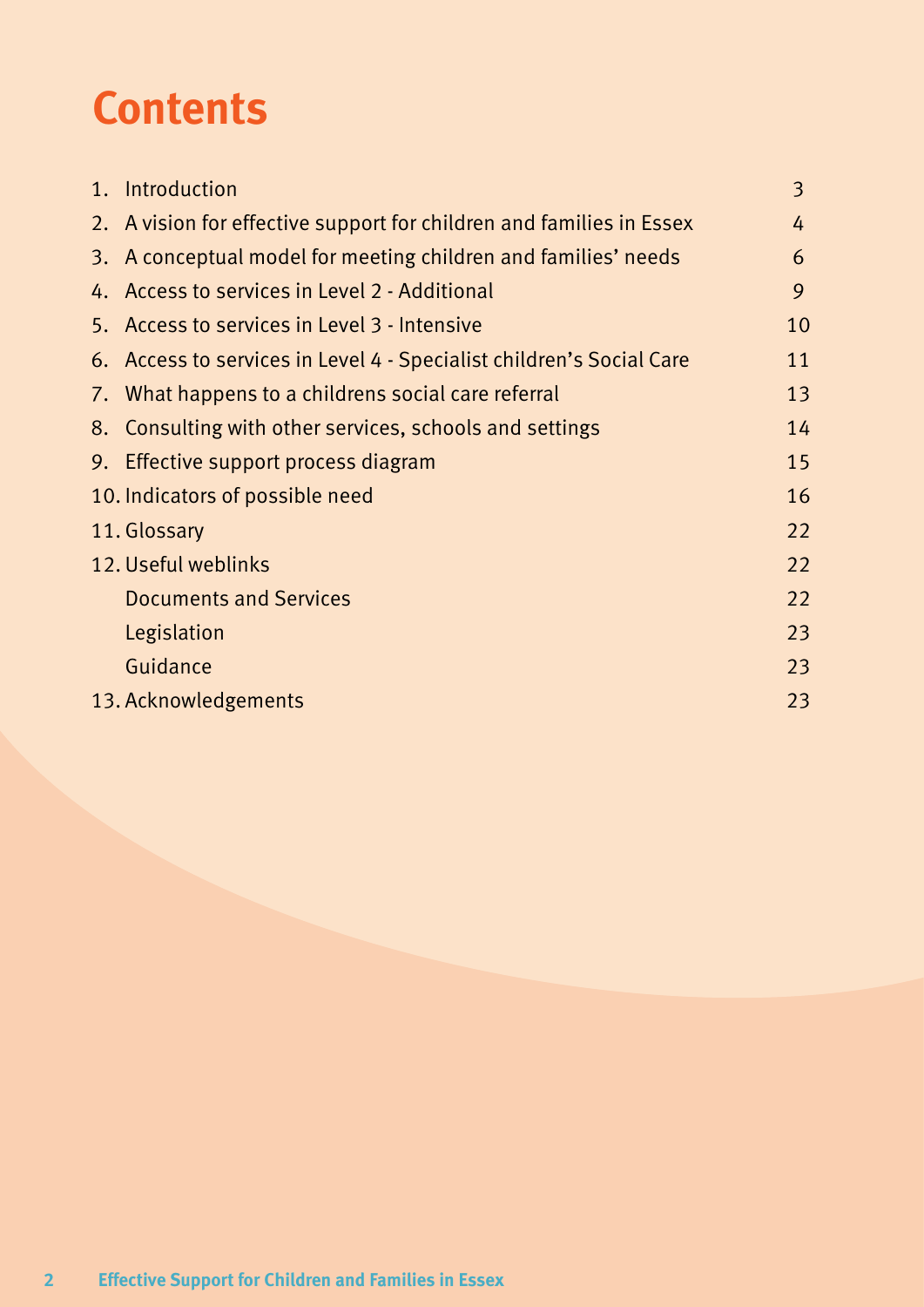### **1.Introduction**

This guidance is for everyone who works with children and young people and their families in Essex. It is about the way we can all work together, share information, and put the child and their family at the centre, providing effective support to help them solve problems and find solutions at an early stage, at the point that needs become more apparent and when needs become so great that specialist statutory interventions are required.

All children and young people will receive *Universal services*, such as maternity services at birth; health visiting and children's centre in early years; school and youth services for older children. Universal services seek, together with parents and families, to meet all the needs of children and young people so that they are happy and healthy and able to learn and develop securely. Universal services are provided as of right to all children including those with additional and intensive needs.

However, some children, either because of their own additional needs or because of less advantageous circumstances will need extra help to be healthy and safe and to achieve their potential. In Essex, we want to offer help and support to these children and to their families at an early point, in a voluntary way that does not leave them feeling singled out as different.

A large amount of public money is invested in services for children and families in Essex. This guidance provides a way of working together so that we use that public money and staff resources more effectively to bring about positive changes for children and families.

Early help may occur at any point in a child or young person's life and includes both interventions early in life as well as interventions early in the development of a problem. We seek to offer support early to help families solve problems or to reduce the impact of problems that have already emerged.

To do this we need to work together in an open way with the child and their family to identify

strengths and needs, to find practical and achievable solutions, and to provide the right amount of information, advice and support.

In this guidance we have identified four levels of need: *Universal, Additional, Intensive and Specialist.* Services for children with additional and intensive needs are sometimes known as targeted services, such as behaviour support or additional help with learning in school, extra support to parents in early years or targeted help to involve young people through youth services.

Children with *Additional* needs are best supported by those who already work with them, such as children's centres or schools, organising additional support with local partners as needed.

For children whose needs are *Intensive*, a coordinated multi-disciplinary approach is usually best, involving a *Shared Family Assessment (SFA)* and a *Lead Professional* to work closely with the child and family to ensure they receive all the support they require.

*Specialist* services are where the needs of the child are so great that statutory and/or specialist intervention is required to keep them safe or to ensure their continued development. Examples of specialist services are Children's Social Care, Child & Adolescent Mental Health Service (CAMHS) Tier 3 & 4 or Youth Offending Service.

By working together effectively with children with additional needs and by providing co-ordinated multi-disciplinary/agency support and services for those with intensive needs, we seek to prevent more children and young people requiring statutory interventions and reactive specialist services.

*Effective Support for children and families* is also relevant to staff working in other service areas such as adult mental health, community health, adult social care, housing and leisure. It fits with the Whole Essex Community Budget and Family Solutions approach that partners across Essex are adopting.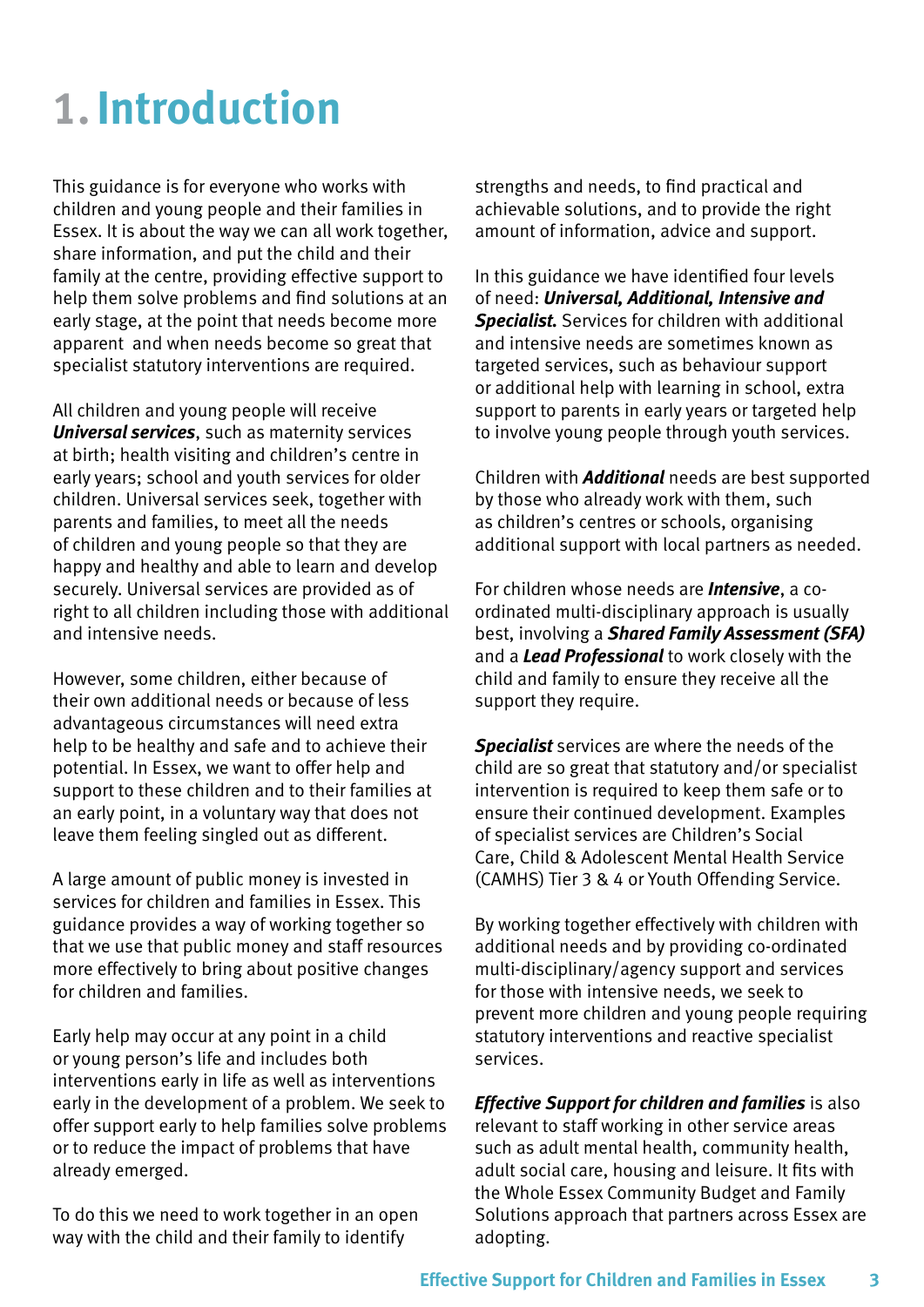### **2.A vision for effective support for children and families in Essex**

In Essex we all believe that every child should have the opportunity to reach their full potential and that children are best supported to grow and achieve within their own families.

By working together, we will develop flexible services which are responsive to children's and families' needs and provide the right level of intervention at the right time. This will support a shift of focus away from managing short-term crises and towards effective intervention and support for children and young people and their families at an earlier stage.

We are committed to the following principles which inform the way we work with children and families:

- **• Wherever possible all children's and families' needs will be met by universal services.**
- **• As soon as any professional is aware that a child has any additional needs he/she will talk to that child and their family and offer advice and support to meet that need.**
- **• Families will be empowered to identify their own problems, needs and solutions. In most cases, outcomes for children will only be improved by supporting and assisting parents/ carers to make changes.**
- **• We will offer support and services to help families find their own sustainable solutions. Once improvement is made services will reduce or end so as not to create dependence.**
- **• Our aim is always to build resilience in children and families and the capacity to overcome their own difficulties for the remainder of their lives.**

There are several factors that are essential to deliver effective early intervention:

#### **An open, honest and transparent approach to supporting children and their families**

Parents are usually the best people to understand their child's needs, however parenting can be challenging. Parents themselves deserve support when they request it. Asking for help should be seen as a sign of responsibility rather than parenting failure.

In the majority of cases it should be the decision of the parents when to ask for help or advice, but there are occasions when practitioners may need to engage parents actively to help them to prevent problems from becoming more serious.

All practitioners need to work honestly and openly with families, discuss any concerns with them and ensure that they are involved in decision making. It is important that they acknowledge and respect the contribution of parents and other family members.

#### **Earlier, solution focused and evidence based interventions**

It is important that any problems are identified early so that the child and their family receive appropriate support in a timely way to prevent the problem from escalating.

We will all work with families as soon as any difficulties become apparent to help them to identify the things they want to change and the support they need.

The most effective support is tailored to the family's needs and provided at the minimum level necessary to ensure the desirable outcomes are achieved, with as little disruption to family life as possible.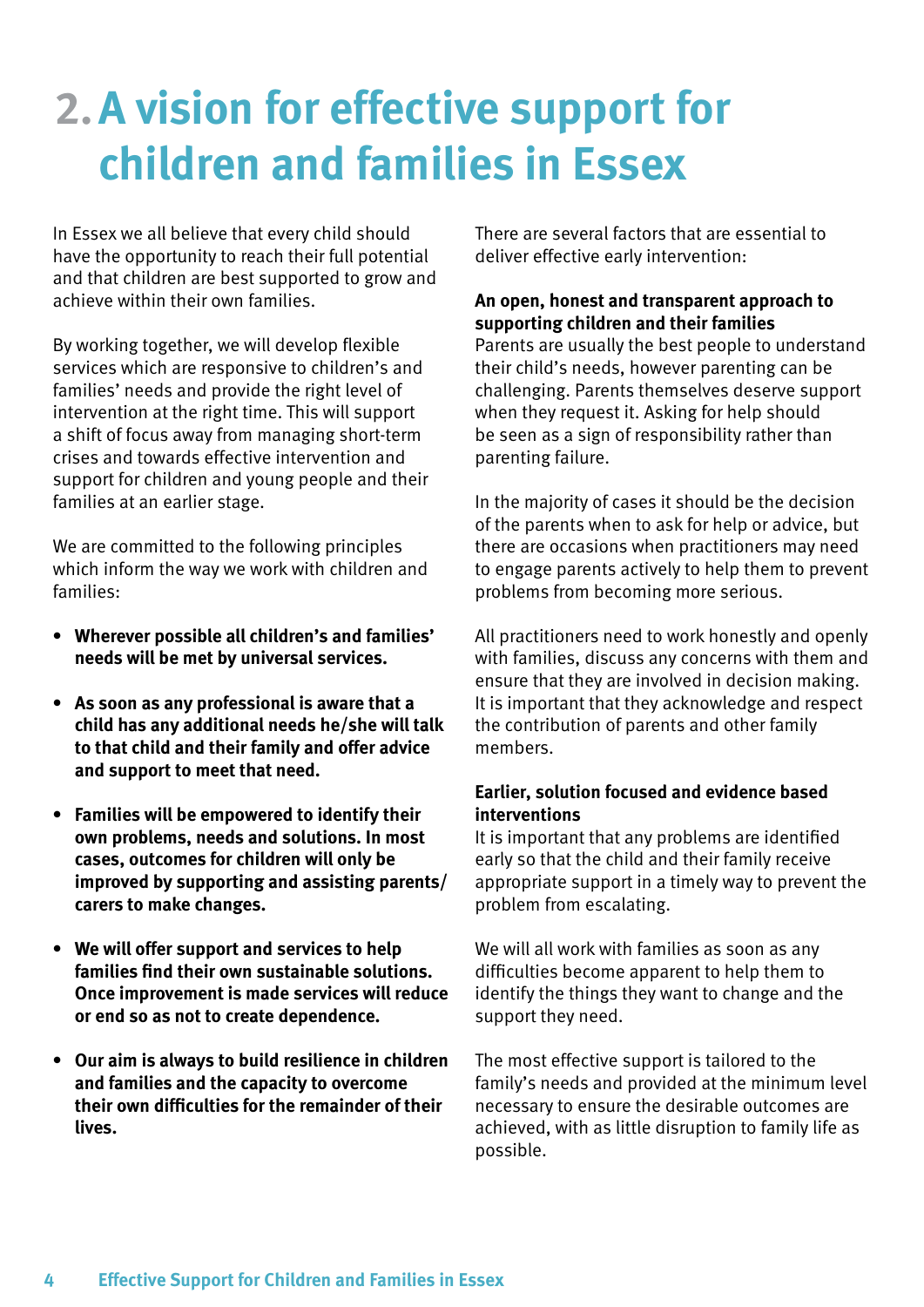#### **A multi-agency/disciplinary approach to assessment, support and intervention**

Safeguarding and promoting the welfare of children is the responsibility of everyone in Essex who works or has contact with children and their families.

The multi-agency/disciplinary approach ensures that children and families are understood and responded to in the round so that they receive the right support and practical help in a co-ordinated way when they need it.

Partners and professionals who work with children and their families should consult one another, share information and work together to ensure that the child and their family get the most appropriate and effective support.

#### **A confident workforce with a common core of knowledge and understanding about children's needs**

Appropriate, effective and timely support for children and families could not be achieved without the professional judgement and expertise that all practitioners working with children bring to their role.

We will support individuals and organisations in Essex to develop confident practitioners who can work in an open, non-judgemental way with families to enable them to make choices and changes.

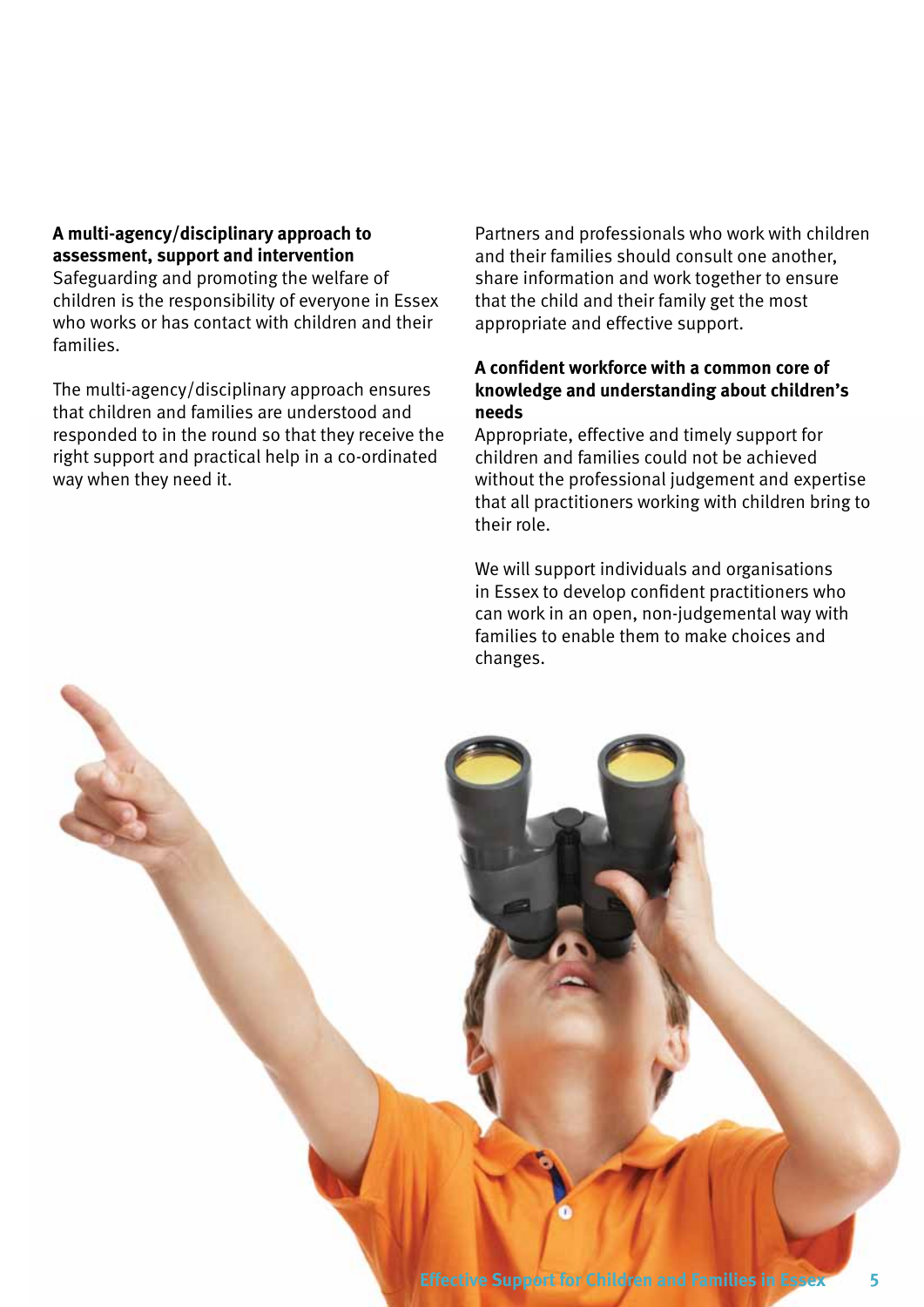### **3.A conceptual model for meeting children and families' needs**

The conceptual model and windscreen is a way of developing a shared understanding and explaining the Essex approach across all our services and partnerships, ensuring a consistent approach is applied by all practitioners and managers. The model illustrates how we will respond to the requirements of children and families across four levels of need *(Universal, Additional, Intensive and Specialist)***.**

In this model all services and interventions seek to work openly with the family (or with young people on their own where it is age appropriate) in order to support them to address their needs at the lowest possible level. We agree to work with children and families to prevent their needs escalating to a higher level and we will actively seek not to refer to services at a higher level unless and until we have done everything possible to meet needs at the current level.

The Levels of Need table below, the Essex Effective Support Windscreen on page 8, and the more detailed indicators of need set out on pages 17 to 21, together illustrate how Early Help operates in Essex and clarify the threshold between each level. This guidance seeks to give clear advice to all professionals and the public on the levels of need and thresholds for different services and responses in Essex. However we recognise that each child and family member is an individual, each family is unique in its make up and reaching decisions about levels of needs and the best intervention requires discussion, reflection and professional judgement.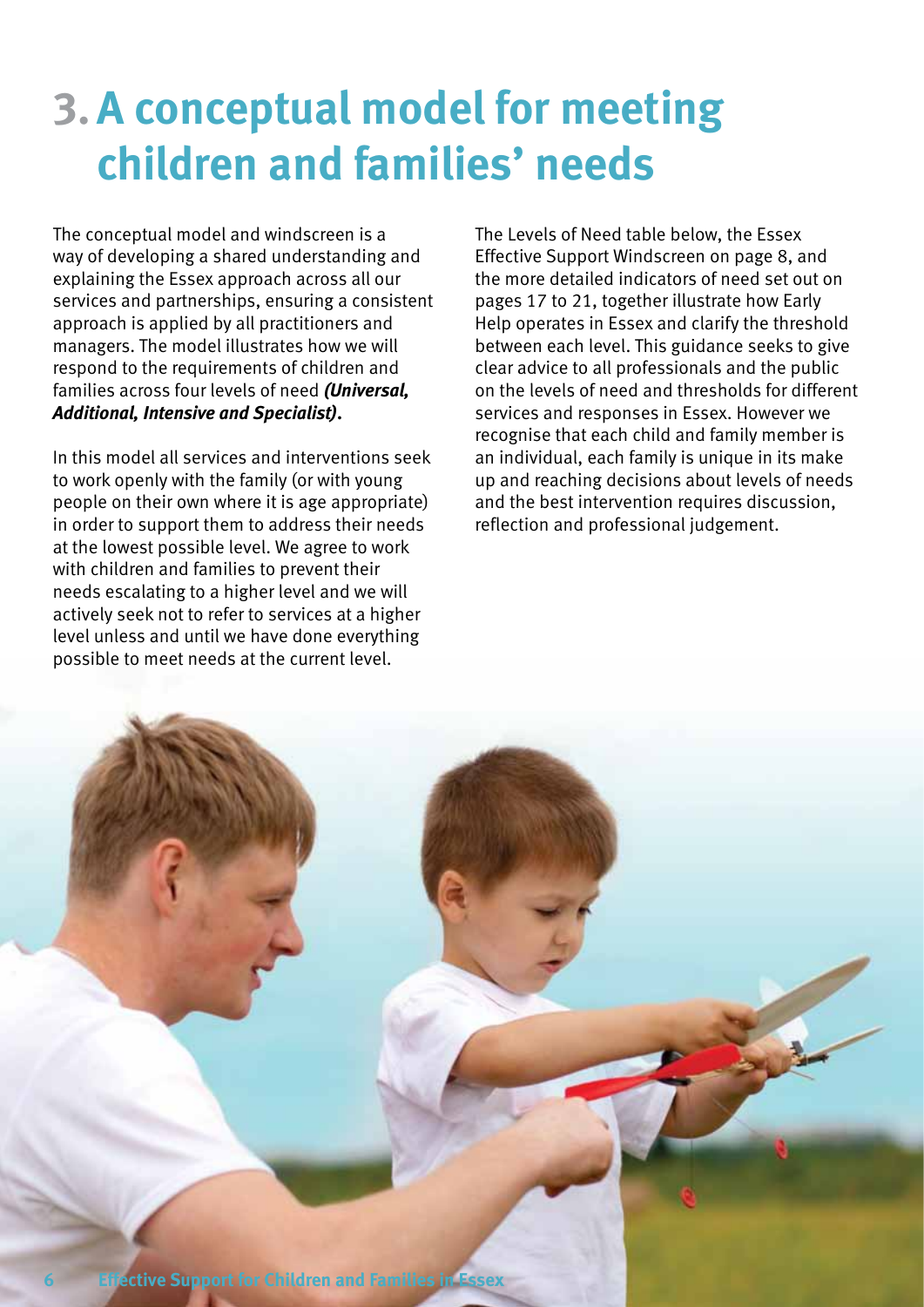### **Levels of need table**

| <b>Levels and Referral</b><br><b>Routes</b>                                                                                                                                                                                                                                                                                                                       | <b>Needs</b>                                                                                                                                                                                                                                                       | <b>Services (examples)</b>                                                                                                                                                                                                                                                                                                                                                                                                                                                                           | <b>Outcome</b>                                                                                        |
|-------------------------------------------------------------------------------------------------------------------------------------------------------------------------------------------------------------------------------------------------------------------------------------------------------------------------------------------------------------------|--------------------------------------------------------------------------------------------------------------------------------------------------------------------------------------------------------------------------------------------------------------------|------------------------------------------------------------------------------------------------------------------------------------------------------------------------------------------------------------------------------------------------------------------------------------------------------------------------------------------------------------------------------------------------------------------------------------------------------------------------------------------------------|-------------------------------------------------------------------------------------------------------|
| Level 1<br><b>Universal</b><br><b>Open access to</b><br>provision                                                                                                                                                                                                                                                                                                 | All children and<br>families who live in the<br>area have core needs<br>such as parenting,<br>health and education.                                                                                                                                                | Early years, education,<br>primary health care,<br>maternity services,<br>housing, community<br>health care, youth<br>centres, leisure<br>services.<br>Children are supported<br>by their family and in<br>universal services to<br>meet all of their needs.                                                                                                                                                                                                                                         | Children and young<br>people make good<br>progress in most areas<br>of development.                   |
| <b>Level 2</b><br><b>Additional</b><br>Two or three services<br>work together to meet<br>child and family needs,<br>co-ordinated by a<br>service that knows the<br>child/family best.<br><b>A Shared Family</b><br><b>Assessment, Lead</b><br><b>Professional and/or</b><br><b>Team around the Family</b><br>meeting is not usually<br>needed but can be<br>used. | <b>Children and families</b><br>with additional needs<br>who would benefit<br>from or who require<br>extra help to improve<br>education, parenting<br>and/or behaviour, or<br>to meet specific health<br>or emotional needs or<br>to improve material<br>situation | Parenting support;<br>school holiday and<br>short breaks provision<br>for disabled children;<br>extra health support<br>for family members;<br>behavioural support;<br>housing support;<br>additional learning<br>support;<br><b>CAMHS tier 2 support</b><br>to schools;<br><b>School Action / School</b><br>Action Plus; help to<br>find education and<br>employment;<br>Speech and Language<br>Therapy; children's<br>centres;<br>targeted youth work<br>Services provided on a<br>voluntary basis | The life chances of<br>children and families<br>will be improved by<br>offering additional<br>support |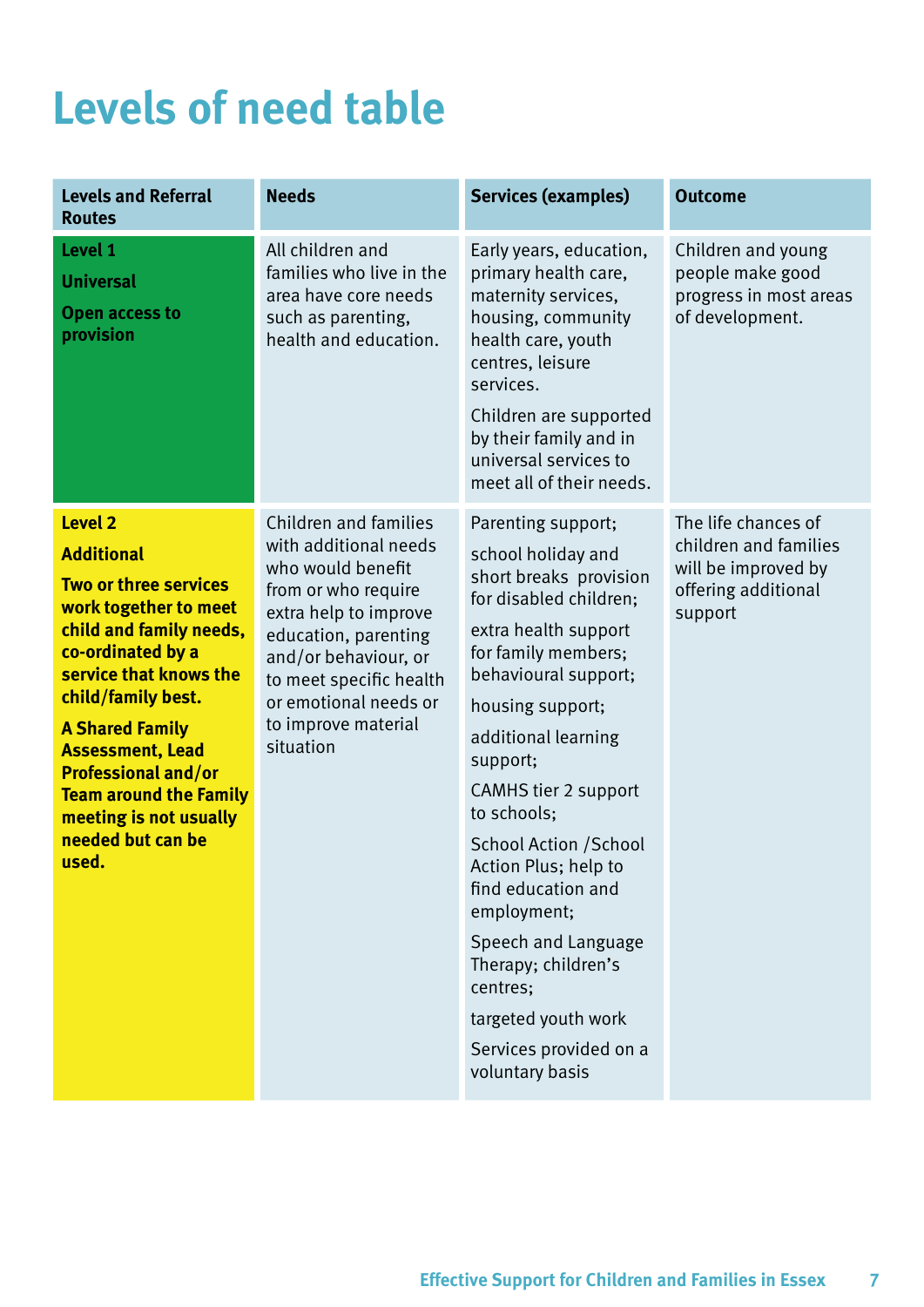| <b>Levels and Referral</b><br><b>Routes</b>                                                                                                                                                                                           | <b>Needs</b>                                                                                                                                                                                                                                                                                                                                                                                                                                                                              | <b>Services (examples)</b>                                                                                                                                                                                                                                                                                                                                                                                                                                                                                                      | <b>Outcome</b>                                                                                                                                                                                                                     |
|---------------------------------------------------------------------------------------------------------------------------------------------------------------------------------------------------------------------------------------|-------------------------------------------------------------------------------------------------------------------------------------------------------------------------------------------------------------------------------------------------------------------------------------------------------------------------------------------------------------------------------------------------------------------------------------------------------------------------------------------|---------------------------------------------------------------------------------------------------------------------------------------------------------------------------------------------------------------------------------------------------------------------------------------------------------------------------------------------------------------------------------------------------------------------------------------------------------------------------------------------------------------------------------|------------------------------------------------------------------------------------------------------------------------------------------------------------------------------------------------------------------------------------|
| <b>Level 3</b><br><b>Intensive</b><br><b>Essex Request</b><br>for Support Form,<br><b>Shared Family</b><br><b>Assessment (SFA) Lead</b><br><b>Professional, Team</b><br>around the Family,<br>Multi-disciplinary/<br>agency approach. | Vulnerable children<br>and their families<br>with multiple needs<br>or whose needs are<br>more complex, such as<br>children and families<br>who:<br>Have a disability<br>resulting in complex<br>needs<br>Exhibit anti-social<br>or challenging<br>behaviour<br>• Suffer neglect or poor<br>family relationships<br>Have poor<br>$\bullet$<br>engagement with<br>key services such as<br>school and health<br>• Are not in education<br>or work long-term                                 | Because of the<br>complexity of needs,<br>especially around<br>behaviour and<br>parenting, a multi-<br>disciplinary/agency<br>co-ordinated plan<br>developed with the<br>family is needed, co-<br>ordinated by a lead<br>professional or family<br>(key) worker.<br>A wide range of<br>services might be<br>involved in meeting the<br>family's needs<br><b>Families needing</b><br>substantial support<br>to care for a disabled<br>child                                                                                      | Life chances will be<br>significantly impaired<br>without co-ordinated<br>multi-agency support.                                                                                                                                    |
| <b>Level 4</b><br><b>Specialist</b><br><b>Children's Social Care</b><br><b>Child Protection Care</b><br><b>Proceedings</b><br><b>Child in Need</b><br><b>Youth Treatment</b><br><b>Orders/Custody</b><br><b>Hospital in-patient</b>   | Children and young<br>people who have<br>suffered or are likely<br>to suffer significant<br>harm as a result of<br>abuse or neglect<br>Children with<br>significant<br>impairment of<br>function/learning<br>and/or life limiting<br>illness<br>• Children whose<br>parents and wider<br>family are unable to<br>care for them<br>Families involved<br>in crime/misuse of<br>drugs at a significant<br>level<br><b>Families with</b><br>significant mental<br>or physical health<br>needs | Services provided on a<br>voluntary basis<br>Children's Social Care<br>Youth Offending<br>Service<br>Criminal Justice system<br>Tier 3 & 4 CAMHS<br>In patient and<br>continuing health care<br>Fostering and<br>residential care<br>Health care for children<br>with life limiting illness<br>Services for children<br>with profound and<br>enduring disability<br>Referral should be<br>made to services with<br>the power to undertake<br>statutory non-voluntary<br>intervention and<br>services with specialist<br>skills. | Children and /or family<br>members are likely to<br>suffer significant harm/<br>removal from home/<br>serious and lasting<br>impairment without<br>the intervention of<br>specialist services,<br>sometimes in a<br>statutory role |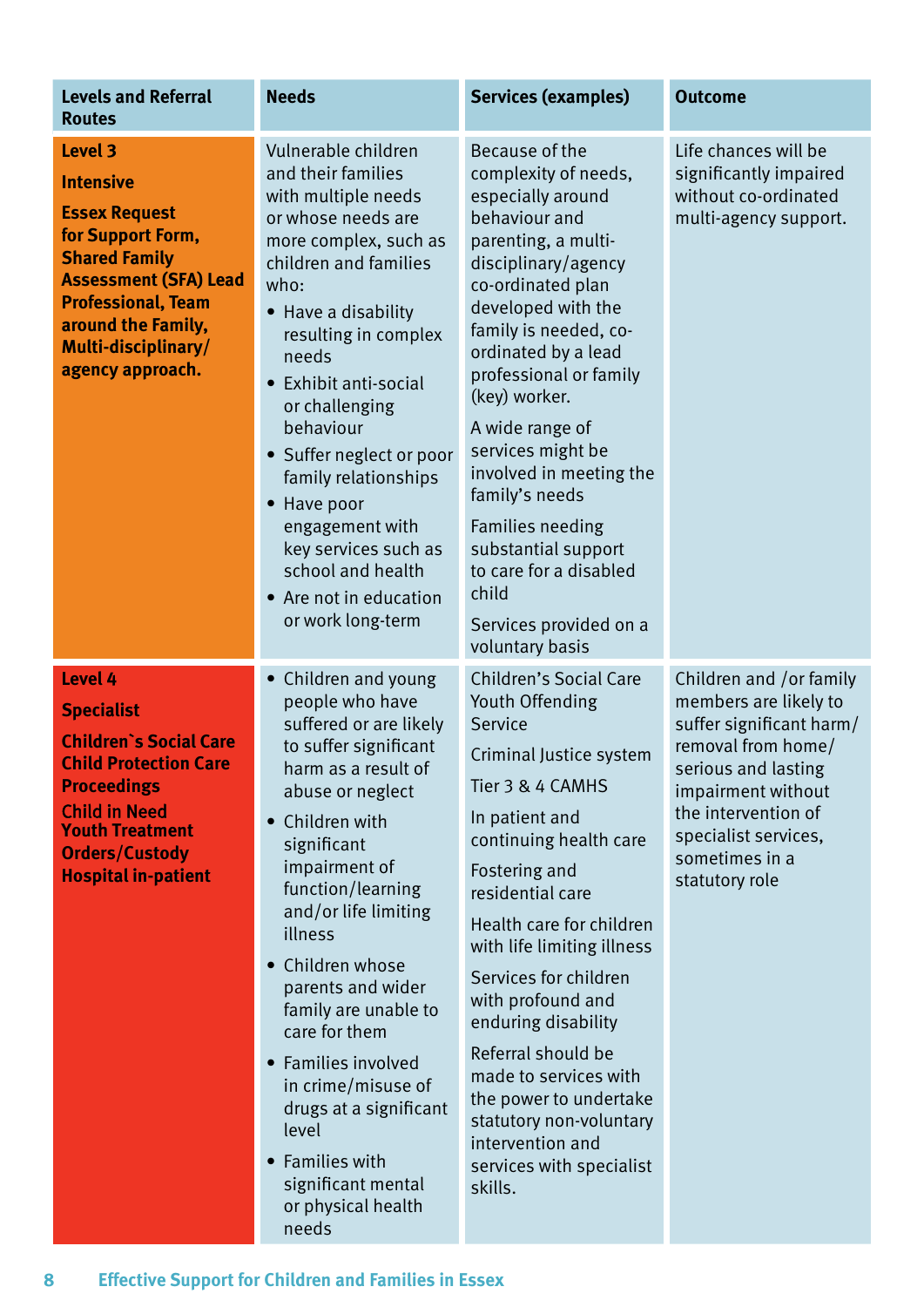### **The Essex Effective Support Windscreen**

**Multi Agency Guidance: Working in partnership to help children and families improve their lives**



*All partners working with children, young people and their families will offer support as soon as we are aware of any additional needs. We will always seek to work together to provide support to children, young people and their families at the lowest level possible in accord with their needs.*

### **4.Access to services in Level 2 - Additional**

Practitioners are expected to work together to meet the child or young person`s additional needs and they may need to engage with other services to do so.

Practitioners can access services at Level 2 *Additional* using their own service specific form/ letter or they can use the *Essex Request for Support Form (ERSF).*

The *Essex Request for Support Form (ERSF)* has been developed and partners may use this form if they choose to access support at level 2 as well as at level 3. The *ERSF* should be accompanied by the *Essex Consent Form* which parents should sign to give consent to the referral and to information sharing. We should also ask young people who demonstrate Gillick competency especially those aged over 15, to give their consent.

Where the problems or needs are more complex, practitioners should consider completing a *Shared Family Assessment (SFA)*  with the family. A SFA is a tool to use with the family to discuss and record their views and the needs, strengths and goals that they identify, leading to a plan to support them.

#### **Early Help and Advice Hub**

Essex is developing an *Early Help and Advice Hub (Hub)* which will support activity at levels 2 and 3. Information, advice and guidance will be available to advise practitioners on services available and offer an opportunity to discuss the best course of action or signpost to available help.

The *Hub* will hold a database of all the *SFA's* in Essex, replacing CAFPoint.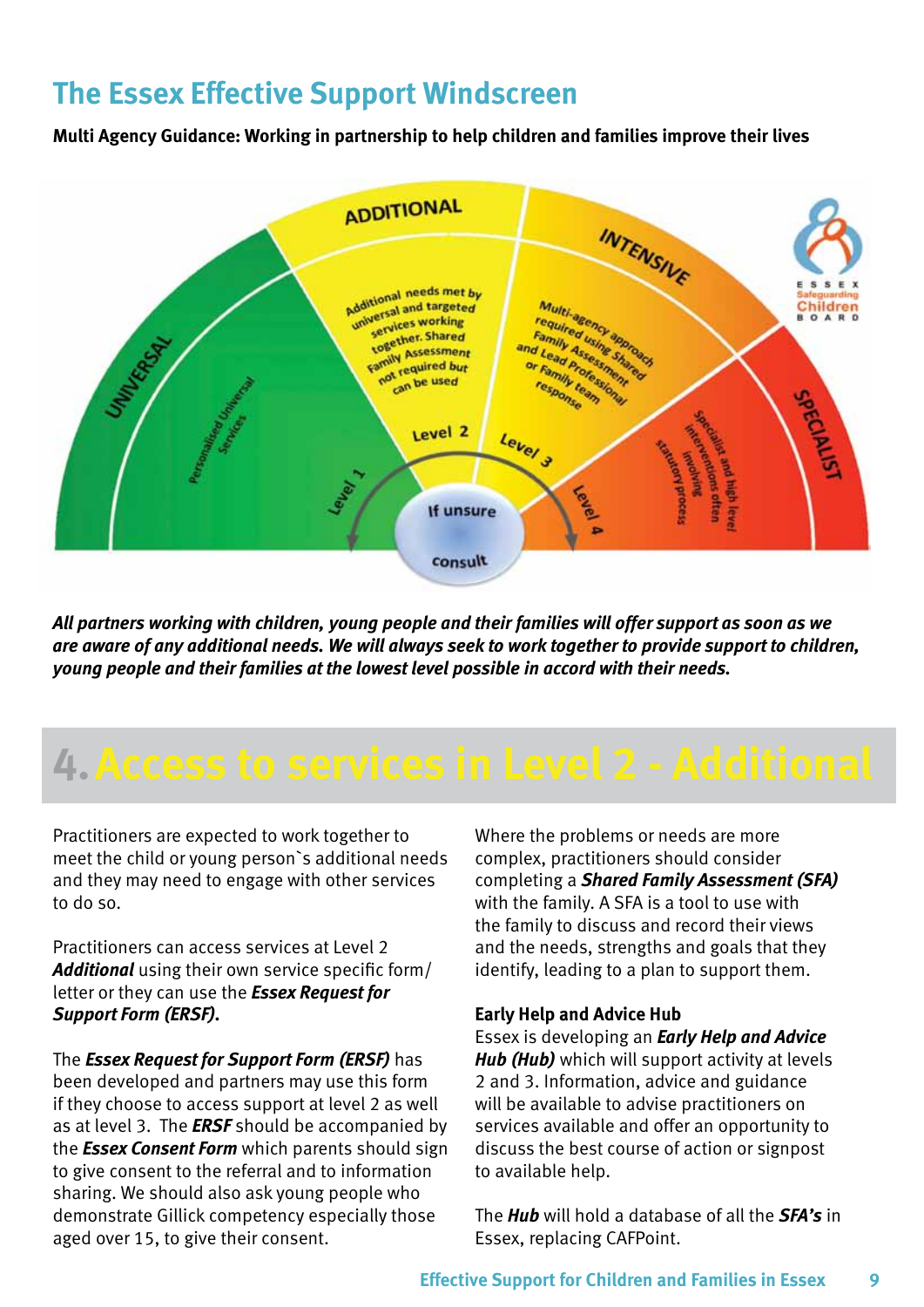### **5.Access to services in Level 3 - Intensive**

Prior to requesting services at level 3, *Intensive*, practitioners are expected to have worked together to meet the *Additional* needs of the child and their family. Where practitioners identify that a child and their family would benefit from a more intensive multi-disciplinary response than they can provide, they should discuss this with the family and complete either a shared family assessment or an Essex request for support form. The SFA or ERSF should be sent to the hub, who will record on the database and pass to the local *Family Solutions (FS)* team or other appropriate level 3 service.

#### **Shared Family Assessment (SFA)**

The *SFA* should be used when there are concerns and/or issues within a family that have not been resolved by additional support from universal services or by referral to another agency.

The *SFA* is used when a co-ordinated response with a lead professional and more intensive engagement with the family is needed to address issues at a significant level such as behaviour, parenting, developmental delay or other multifaceted problems. The *Family Solutions* teams will use the *SFA*, or build on an existing *SFA* as the tool for working with families to identify and record their needs, and the needs of each family member.

**SFA** is based on a best practice approach to engaging families The approach used in assessing families makes them central to identifying their needs, supporting them to tell their own story in their own words and being key to planning, implementing and sustaining the changes they need.

The purpose of a *SFA* is to produce a plan owned by the family which sets out what changes the family want to make, what each family member and relevant practitioners will do to make and support the changes. Once a plan is developed the lead professional/ family (key) worker will work with the family and relevant services to implement and review the plan.

The completed *SFA* remains the responsibility of the assessing agency/ service to retain in accordance with their own record keeping procedures. The *SFA* should be entered on the shared database administered by the *Early Help and Advice Hub (Hub).* A copy of the completed *SFA* should be given to all family members that were involved, including children and young people, age and understanding permitting.

#### **Family Solutions (FS)**

Out of the Essex Family prototypes, the national 'Troubled Families' programme and Whole Essex Community Budgets, partners across Essex have developed *Family Solutions (FS)*, multidisciplinary/agency family teams which will work with families with multiple needs intensively on a voluntary basis.

*Family Solutions* will work with families for up to a year, who have two or more of the following difficulties:

- Families with no member in work
- Families with significant non-school attendance (for whatever reason)
- Families with members involved in crime or anti-social behaviour
- Families affected by domestic violence
- Families living with drug and alcohol misuse
- Families where children are in need and open to social care
- Families where children exhibit significant behavioural difficulties
- Families facing eviction or with significant rent arrears or neighbour disputes
- Families with one or more member of the household with (tier 2) mental health needs

FS teams will have a range of professionals from different backgrounds who will provide the Key Worker/Lead Professional role and work with the family to help them find solutions to their needs. Other services are still able to act as lead professional and arrange *Team around the Family (TAF)* meetings as appropriate.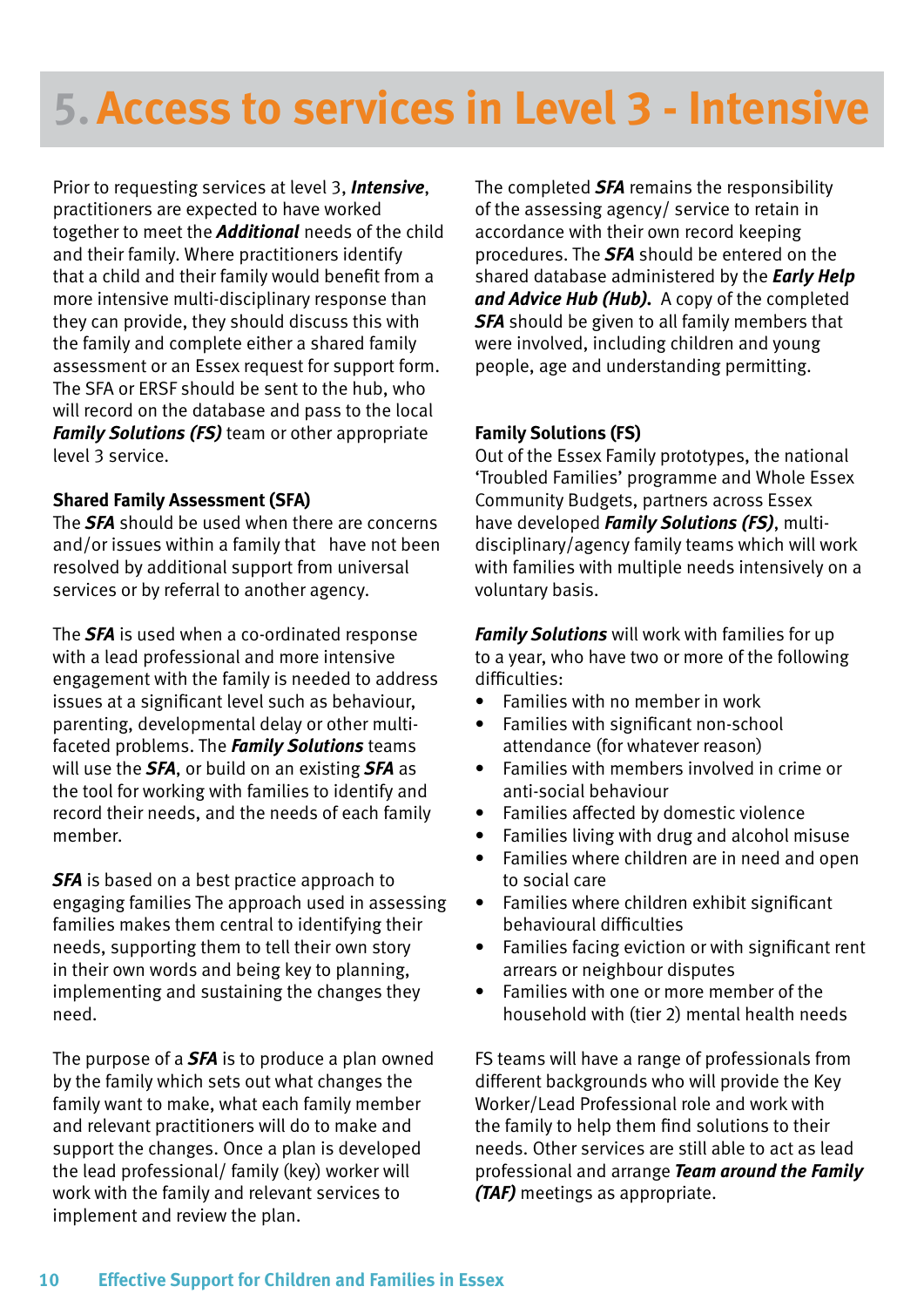The *Hub* will act as the entry point into *FS* and within the *Hub* there will be experienced practitioners who will screen the *ERSF* and *SFA* to ensure that the appropriate level of support will be received for the child, young person and/or family.

*FS* offers family support to families on a voluntary basis who are not likely to suffer significant harm, by finding solutions collaboratively as a family.

Arrangements have been developed between Children`s Social Care (CSC) and the *FSS* to

facilitate a consistent step down for support once high level specialist needs have been met. Likewise, where concerns arise about significant harm FS or the lead professional should refer to the children's social care initial response team (IRT).

Support for families who have been through the FS programme and whose needs have reduced from *Intensive* to *Additional* will be negotiated between *FS* team and relevant targeted services.

### **6.Access to services in Level 4 - Specialist children's Social Care**

The *SFA* should not delay the process if a professional is concerned that a child is, or may be, suffering significant harm. In such cases the professional should make a referral to Essex Council Children's Social Care (CSC) Initial Response Team (IRT), based at Essex House, Colchester – Tel. **0845 6037627** Secure email: initialresponseteam@essex.gcsx. gov.uk

Where there is doubt about the most appropriate service pathway to take, anyone concerned about the welfare of a child should consult with their own manager and/or designated member of staff and, where they remain unsure, contact CSC Initial Response Team (IRT) on **0845 6037627** and ask for the *consultation line*.

New referrals and referrals on closed cases should be made to Essex Council's CSC Initial Response Team (IRT) on **0845 6037627**. Unless there is immediate risk of significant harm, the family should be consulted by the referrer and informed of the referral. The referrer can always ask to discuss their concerns with a qualified social worker in IRT if they are uncertain before they

make a referral on the above consultation line.

CSC engagement with children in need is upon a voluntary basis. Parents, or young people who are *Gillick Competent*, can refuse some or all such offers of assistance. Often families prefer a lower level of support such as that offered through their school or health centre because this is less stigmatising or intrusive. The shared family assessment is a useful way of engaging children in need and their families on a voluntary basis and many problems can be resolved this way.

Children's social care (CSC) has a responsibility to *children in need* under section 17 of the Children Act 1989 Act. That is children whose development would be significantly impaired if services are not provided. This includes children who have a long lasting and substantial disability which limits their ability to carry out the tasks of daily living.

For children in need, referral to children's social care is appropriate when more *substantial interventions are needed: where a child's development is being significantly impaired because of the impact of complex parental mental*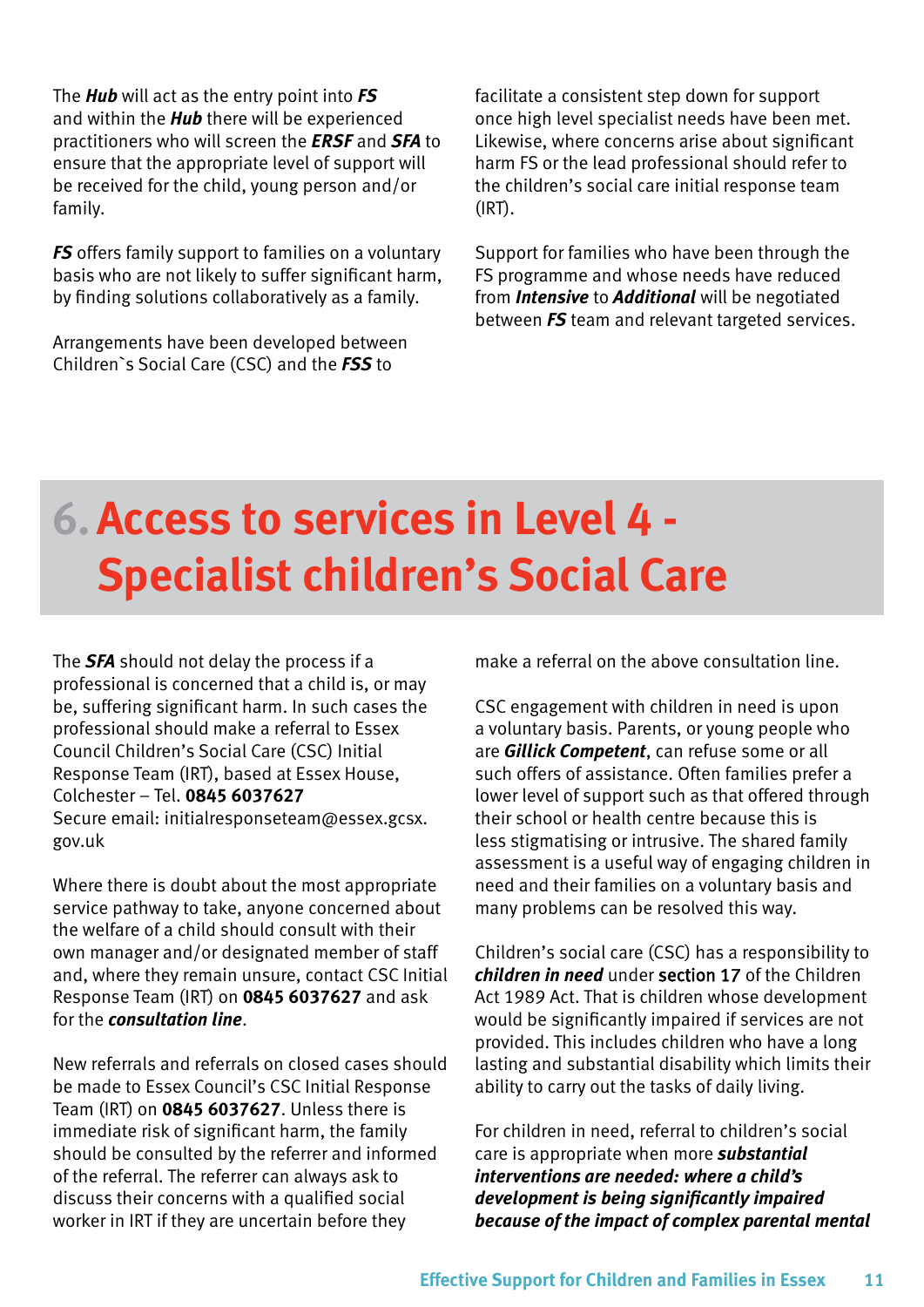#### *ill health or learning disability or substance misuse, or very challenging behaviour in the*

*home.* A Social care referral is also appropriate where parents need practical support and respite at home because of a disabled child's complex care needs. In these situations CSC will work with families on a voluntary basis, often in partnership with other professionals, to improve the welfare of the children and to prevent problems escalating to a point that statutory child protection intervention is needed.

The second area of CSC responsibility is *child protection* – that is where CSC must make enquiries under section 47 of the Children Act 1989 to determine whether *a child is suffering or is likely to suffer significant harm*. The Children Act 1989 introduced the concept of significant harm as the threshold that justifies compulsory intervention in family life in the best interests of children.

There is no absolute criteria on which to rely when judging what constitutes *significant harm*. Consideration of the severity of ill-treatment may include the degree and the extent of physical harm, the duration and frequency of abuse and neglect, and the severity of the emotional and physical impact on the child. It is important to consider age and context – babies and young children are particularly vulnerable – and parental factors such as history of significant domestic violence, substance misuse or mental ill-health.

Significant harm could occur where there is a single event, such as a violent assault or sexual abuse. More often, significant harm is identified when there have been a number of events which have compromised the child's physical and psychological wellbeing; for example, a child whose health and development is severely impaired through neglect.

Professionals in all agencies have a responsibility to refer a child to children's social care when it is believed or suspected that the child:

- Has suffered significant harm child protection
- Is likely to suffer significant harm child protection
- Has significant developmental or disability needs which are likely only to be met through provision of CSC family support services (with agreement of the child's parent) – children in need

Additional information or concerns on open cases should be made to the allocated social worker (or in their absence the manager or the duty social worker). If you are unsure who the social worker or team is, you can contact IRT to find out or to pass on the information.

When CSC undertakes a S.47 child protection enquiry, the *SET* (Southend, Essex and Thurrock) child protection procedures are followed.

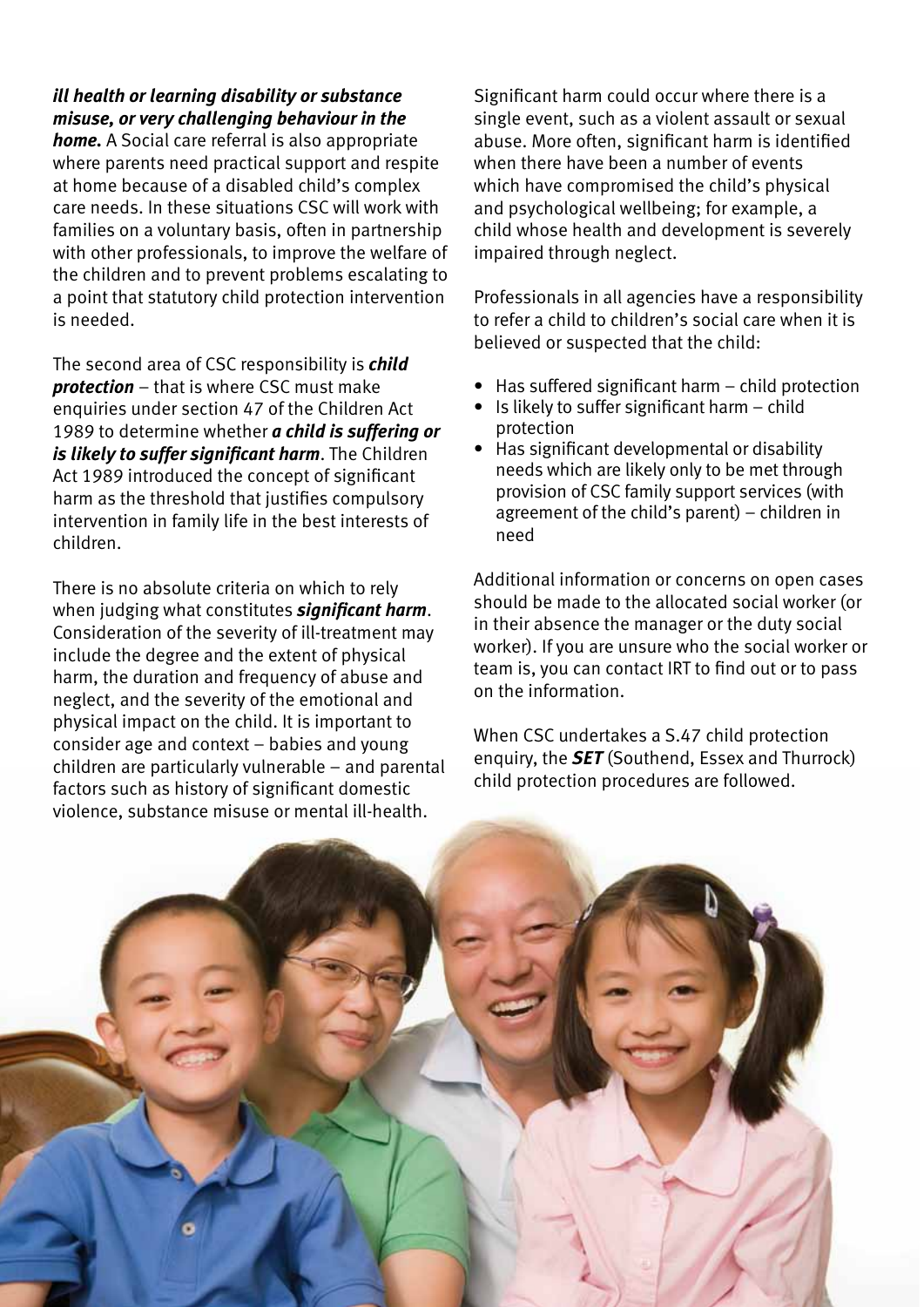### **7.What happens to a childrens social care referral**

In IRT, the person answering the phone is often a trained unqualified worker. This worker will respond to queries, give information and signpost to other more appropriate services. All calls/faxes/ emails into IRT on closed cases are logged onto the electronic system as *Contacts* (calls on open cases are recorded on open case notes and passed to the allocated worker). Where a contact is potentially a child in need referral or a child protection referral IRT will gather further information that day. Some contacts may be dealt with by the provision of advice or signposting or the provision of an immediate solution. Section 47 child protection referrals will usually be passed to the local Assessment and Intervention (A&I) team within an hour.

All contacts will be seen by a manager within one working day to decide a course of action. These may be:

- No further action
- Advice and information given
- Sign-posted to other services or to the Early Help Advice Hub
- Held on the IRT duty desk until the end of the next working day (at most) to gather more information
- Accepted as a referral and allocated to a social worker in the relevant local Assessment and Intervention (A&I) team

The outcome of the enquiry will be fed back to the referrer.

When a referral is received in the local A&I team, it will usually be allocated to a social worker. In most cases an *initial assessment* will be undertaken; this will include seeing the child alone (where age appropriate), meeting parents and discussing concerns and gathering current and historical information from all relevant professionals to form a judgment about needs and risks in order to develop a plan or agree further actions to support the child. The outcome may be the provision of advice or linking up with relevant provision, a child in need plan, a *fuller combined assessment* (formerly called a core assessment), request for a *SFA* to support the child/family, or no further

action. The outcome of the referral will be fed back to the referrer and to any agencies from whom information has been sought.

The initial assessment may lead to a *child in need plan* or, if the situation is complex, the initial assessment will be extended to a full assessment This assessment has a target for completion of 35 working days including much more detailed information from other agencies and detailed exploration into family background and dynamics and the needs of the children. A full assessment will often lead to a child in need plan or other action as is deemed necessary.

Whenever there are *child protection concerns* a *'section 47 enquiry'* is undertaken. This will involve liaison with police and other agencies and will include a *strategy discussion*, often through a meeting, to decide and plan the actions needed. An assessment of the child's circumstances including risks and needs is undertaken following the strategy meeting. This may lead to a decision that there are no concerns, to a voluntary child in need plan, or to some form of statutory intervention often through an *initial child protection conference*. If a child protection conference is required, this is usually within fifteen days of the strategy meeting.

If the conference agrees, a *child protection plan* is put in place. The child protection plan will make clear to the parents what changes they have to make to ensure the child does not suffer significant harm. Should the circumstances of the child/young person not improve or where further serious incidents occur, a decision may be made to apply to the court for *care proceedings*. The first step in this process is usually to have a legal planning meeting and issue parents with a formal *Public Law Outline (PLO) letter* stating what must improve to avoid care proceedings.

Once CSC and other specialist intervention has successfully reduced the level of need for the child or young person, *universal* or targeted services may be asked to continue to support the child and family through the *'effective support'* processes described above.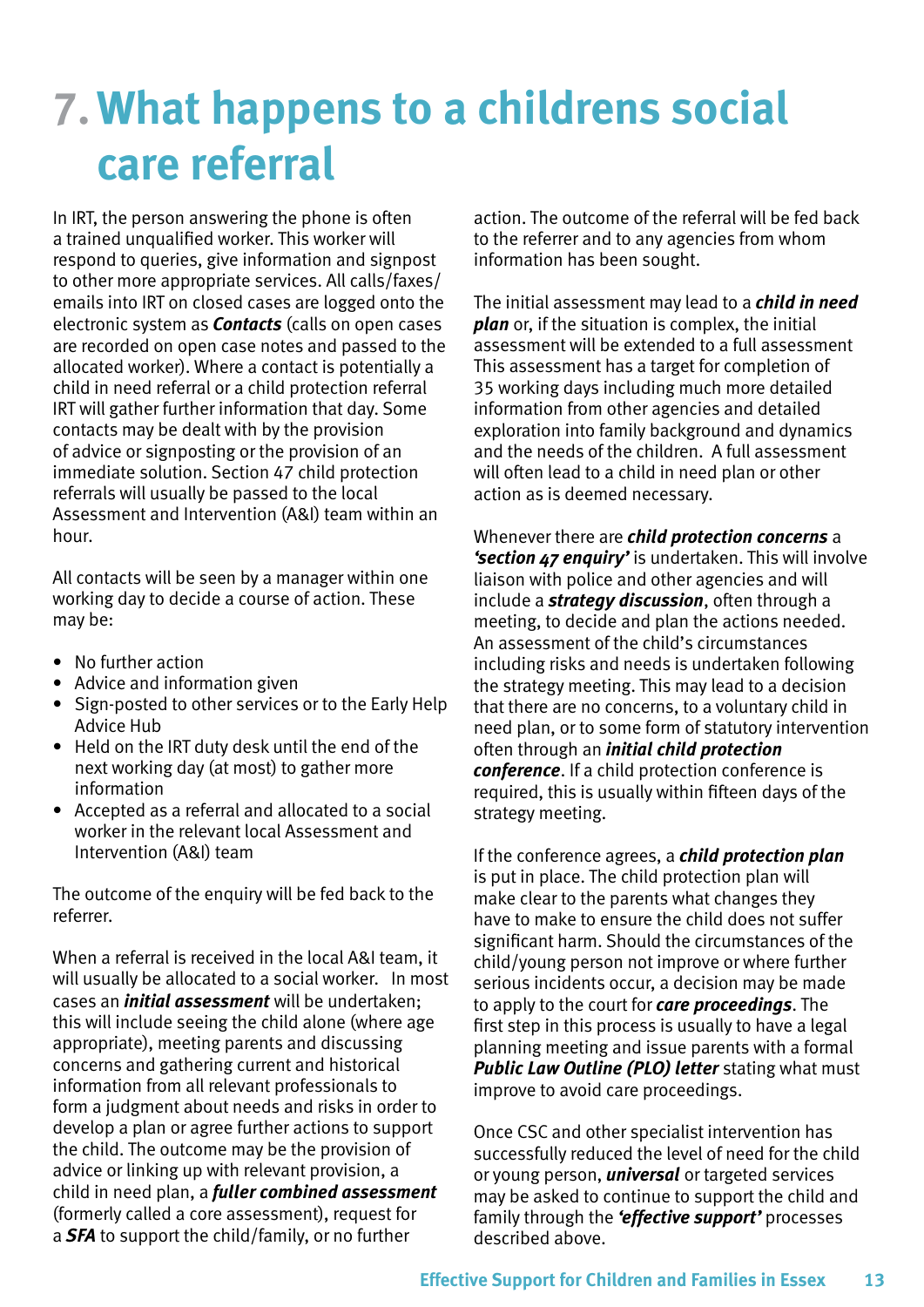### **8.Consulting with other services, schools and settings**

**Consultation** is the act of sharing information to obtain the perspective of another practitioner. It is not a referral to another service unless, during the consultation, it is decided that a referral would be the best course of action. Consultation may take different forms from a telephone call to a series of meetings between two or more practitioners. Consultation is best undertaken by speaking to each other and not just by email.

Whenever consultation takes place it is important that practitioners follow the principles of information sharing and confidentiality. If the consultation is internal (between practitioners in the same organisation) practitioners should ensure that they follow their own agency's procedures for information sharing.

If the consultation is external (between practitioners from different organisations) you should use the *Essex Children's Trust Charter* information sharing protocol to decide whether information should be shared. In most cases, unless the child would be at significant risk, the child and their family should be aware that the consultation is taking place and where appropriate, be given the opportunity to be involved.

#### **Principles of consultation**

- Consultation should be open to all agencies who work with children, young people and their families
- Consultation should take place when there is a clear benefit to the child or young person and their family
- Consultation is an important tool in helping agencies and practitioners to work together to achieve the best possible outcomes for children and young people
- Consultation is a two way process and demonstrates an acknowledgement of different but equally valid knowledge and expertise
- You should be able to explain to the family why you feel it would be helpful to consult with other agencies. Families should whenever possible be aware of and involved in consultations and

informed of the outcomes and decisions taken as a result

- Information should be shared in the spirit of openness, transparency and honesty between practitioners, the child and their family; however it is important that you have due regard for the principles of confidentiality
- All internal consultation should be carried out using your own agency's information sharing procedures. Any external consultation should be carried out using the *Essex Children's Trust Charter* Information Sharing Protocol
- All consultations should be recorded to ensure clarity and allow you to evidence any decisions that have been made

#### **Children`s Social Care consultation**

If you have concerns about a child and want an opportunity to talk these through with Children's Social Care before deciding the best course of action, please contact the Initial Response Team (IRT) on **0845 6037627** and ask for the *consultation line* to talk an issue through with a social worker.

Whatever the outcomes or decisions, the consultation must always be recorded. If, following a consultation, a professional wishes to refer, they should do this separately.

#### **Consultation at levels 2 and 3 –** *Additional and Intensive*

Essex will develop an *Early Help and Advice Hub* which will support activity at level 2 and 3. Information, Advice and Guidance will be available through consultation to advise practitioners on processes, services available, use of documentation and pathways.

At any time during the *Shared Family Assessment* process it is important that practitioners feel that they can ask for help and advice and draw on the expertise of other practitioners. All practitioners and services, schools and settings, working with families should feel able to consult with one another at any time before deciding on a course of action or way forward.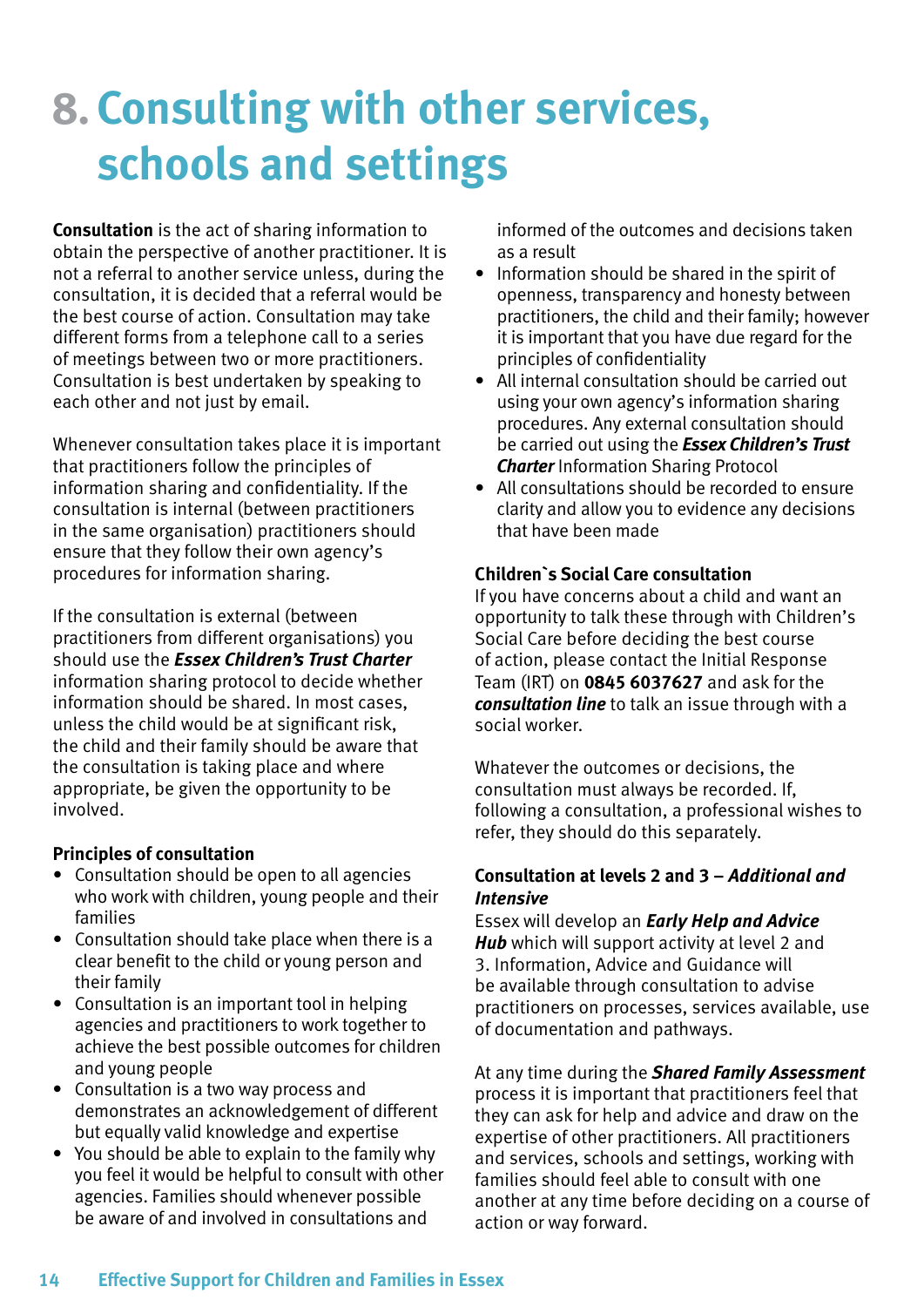### **9. Effective support process diagram**

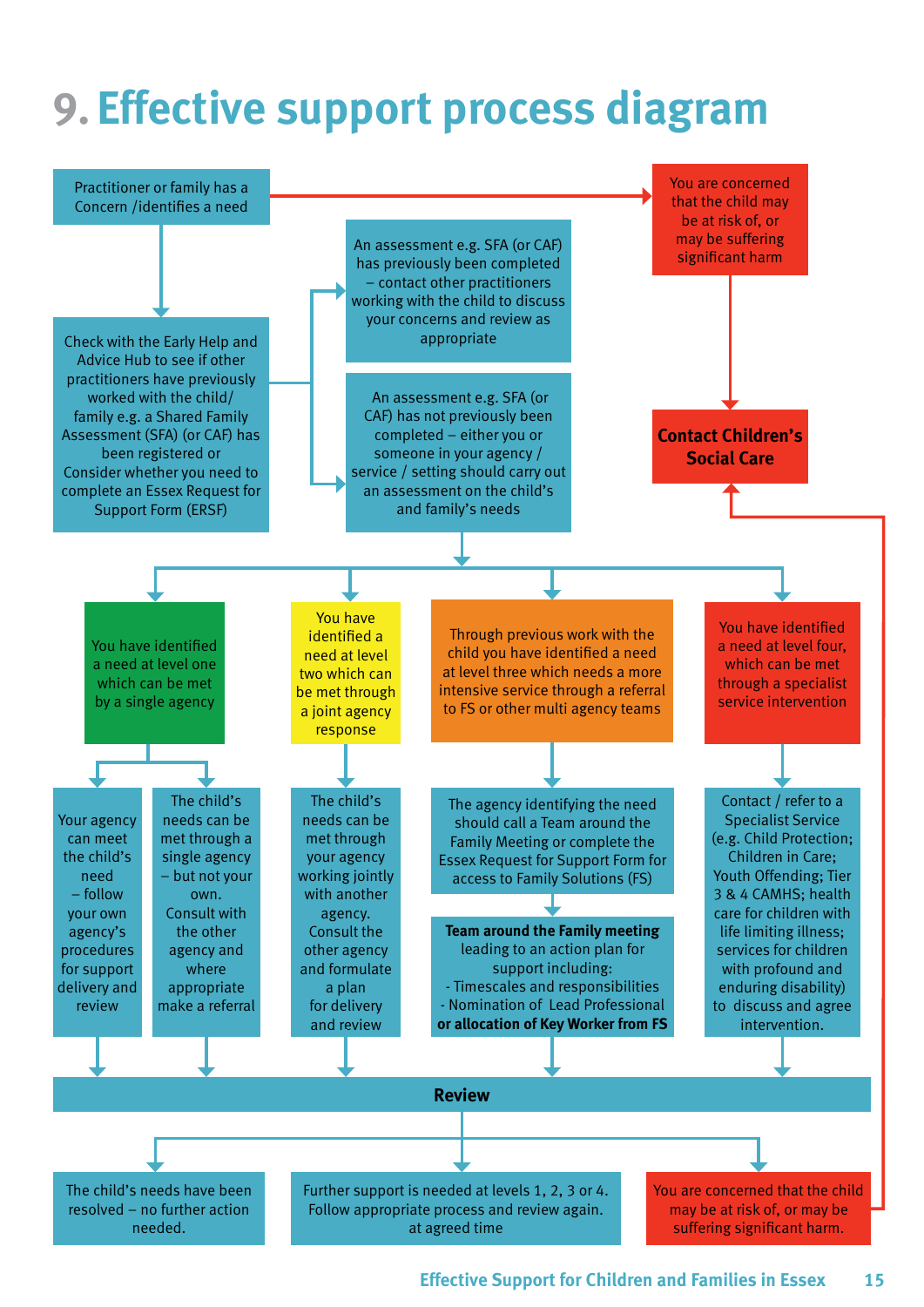## **10. Indicators of possible need**

The indicators of possible need listed under each heading are an indication of the likely level of need. Only by talking to children and their family in more detail to explore the context and the factors behind the need, will the practitioner be able to form a judgement as to the level of support needed. The indicators are a guide and not a pre-determined level of response.

Level 1 - UNIVERSAL: Children and young people who make good overall progress in most areas of development and receive appropriate universal services, such as health care and education. They may also use leisure and play facilities, housing or voluntary sector services.

#### **Health**

- Physically well
- Nutritious diet
- Adequate hygiene & dress
- Developmental & health checks / immunisations up to date
- Developmental milestones & motor skills appropriate
- Sexual activity age-appropriate
- Good mental health

#### **Emotional Development**

- Good quality early attachments
- Able to adapt to change
- Able to understand others' feelings

#### **Behavioural Development**

- Takes responsibility for behaviour
- Responds appropriately to boundaries and constructive guidance

#### **Identity and Self-Esteem**

• Can discriminate between safe and unsafe contacts

#### **Family and Social Relationships**

- Stable and affectionate relationships with family
- Is able to make and maintain friendships

#### **Learning**

- Access to books and toys
- Enjoys and participates in learning activities
- Has experiences of success and achievement
- Sound links between home and school
- Planning for career and adult life

#### **Basic care, ensuring safety and protection**

- Provide for child's physical needs, e.g. food, drink, appropriate clothing, medical and dental care
- Protection from danger or significant harm

#### **Emotional warmth and stability**

- Shows warm regard, praise and encouragement
- Ensures stable relationships

#### **Guidance, boundaries and stimulation**

- Ensure the child can develop a sense of right and wrong
- Child/young person accesses leisure facilitates as appropriate to age and interests

#### **Family functioning and well-being**

• Good relationships within family, including when parents are separated

#### **Housing, work and income**

- Accommodation has basic amenities and appropriate facilities, and can meet family needs
- Managing budget to meet individual needs

#### **Social and community including education**

- They have friendships and are able to access local services and amenities
- Family feels part of the community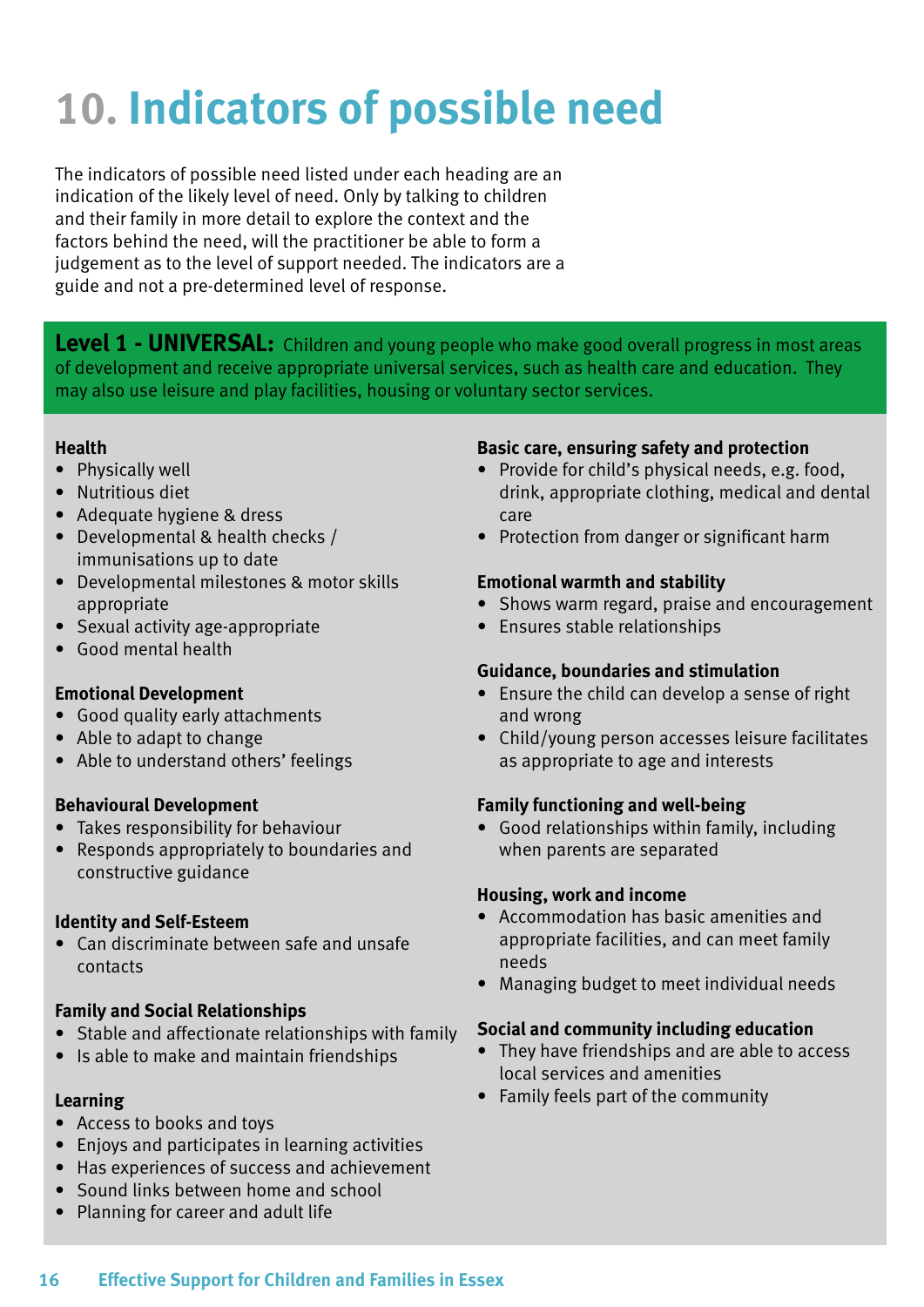**Level 2 - ADDITIONAL NEEDS:** Children and young people whose needs require some extra support. A single universal or targeted service or two services are likely to be involved; these services should work together however a 'team around the family' and a Lead Professional is not likely to be required. No need for specialist services.

#### **Health**

- Inadequate diet; e.g. no breakfast, being under- or overweight.
- Missing immunisations/checks
- Child is continually slow in reaching developmental milestones
- Minor concerns re diet, hygiene, clothing
- Dental problems untreated / decay
- Missing routine and non-routine health appointments
- Limited or restricted diet e.g. no breakfast; no lunch money
- Concerns about developmental progress: e.g. overweight/underweight; bedwetting/soiling
- Vulnerable to emotional problems, perhaps in response to life events such as parental separation e.g. child seems unduly anxious, angry or defiant for their age
- Experimenting with tobacco, alcohol or illegal drugs
- Frequent accidents

#### **Emotional Development**

- Some difficulties with family relationships
- Some difficulties with peer group relationships and with adults, e.g. 'clingy', anxious or withdrawn
- Some evidence of inappropriate responses and actions
- Limited engagement in play with others / Has few or no friends

#### **Behavioural Development**

- Not always able to understand how own actions impact on others
- Finds accepting responsibility for own actions difficult
- Responds inappropriately to boundaries / constructive guidance
- Finds positive interaction difficult with peers in unstructured contexts
- Additional needs from CAMHS

#### **Identity and Self-Esteem**

• Some insecurities around identity expressed

e.g. low self-esteem, sexuality, gender identity

- May experience bullying
- May be perpetrating bullying behaviour
- Lack of confidence is incapacitating
- Child/young person provocative in behaviour/ appearance e.g. in appropriately dressed for school
- Child subject to persistent discrimination, e.g. racial, sexual or due to disabilities
- Victim of crime or bullying

#### **Family and Social Relationships**

- Lack of positive role models
- Child has some difficulties sustaining relationships
- Unresolved issues arising from parents' separation, step parenting or bereavement

#### **Self-care skills and independence**

- Disability limits amount of self-care possible
- Periods of inadequate self-care, e.g. poor hygiene
- Child is continually slow to develop ageappropriate self-care skills

#### **Learning**

- Have some identified specific learning needs with targeted support and / or statement of SEN
- Language and communication difficulties
- Regular underachievement or not reaching education potential
- Poor punctuality / pattern of regular school absences
- Not always engaged in play / learning, e.g. poor concentration
- No access to books / toys
- Some fixed term exclusions

#### **Basic care, ensuring safety and protection**

- Basic care is not provided consistently
- Parent/carer requires advice on parenting issues
- Some concerns around child's physical needs being met
- Young, inexperienced parents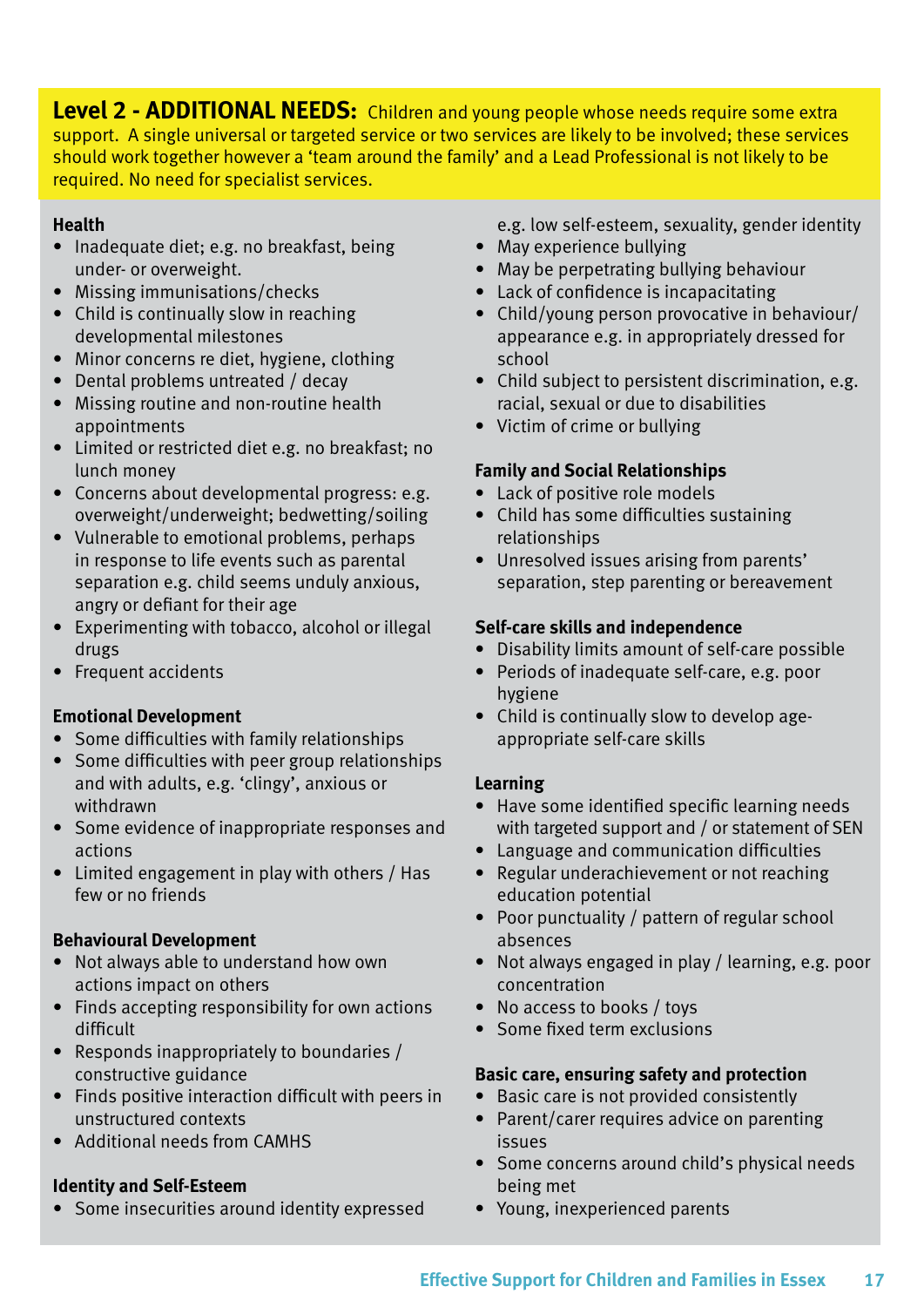- Teenage pregnancy
- Inappropriate child care arrangements and/or too many carers
- Some exposure to dangerous situations in the home or community
- Unnecessary or frequent visits to doctor/ casualty
- Parent/carer stresses starting to affect ability to ensure child's safety;

#### **Emotional warmth and stability**

- Inconsistent responses to child/young person by parent/carer
- Parents struggling to have their own emotional needs met
- Child/young person not able to develop other positive relationships
- Starting to show difficulties with attachments

#### **Family functioning and well-being**

- A child/young person is taking on a caring role in relation to their parent/carer, or is looking after younger siblings
- No effective support from extended family
- Adopted

#### **Guidance, boundaries and stimulation**

- Parent/carer offers inconsistent boundaries
- Lack of routine in the home
- Child/young person spends considerable time alone, e.g. watching television
- Child/young person is not often exposed to new experiences; has limited access to leisure activities
- Child/young person can behave in an antisocial way in the neighbourhood, e.g. petty crime

#### **Housing, work and income**

- Family seeking asylum or refugees
- Periods of unemployment of parent/carer
- Parents/carers have limited formal education
- Low income
- Financial/debt problems
- Poor state of repair, temporary or overcrowded, or unsafe housing
- Intentionally homeless
- Serious debts/poverty impact on ability to have basic needs met
- Rent arrears put family at risk of eviction or proceedings initiated
- Not in Education Employment or Training post-16

#### **Social and community including education**

- Some social exclusion or conflict experiences; low tolerance
- Community characterised by negativity towards children/young people
- Difficulty accessing community facilities

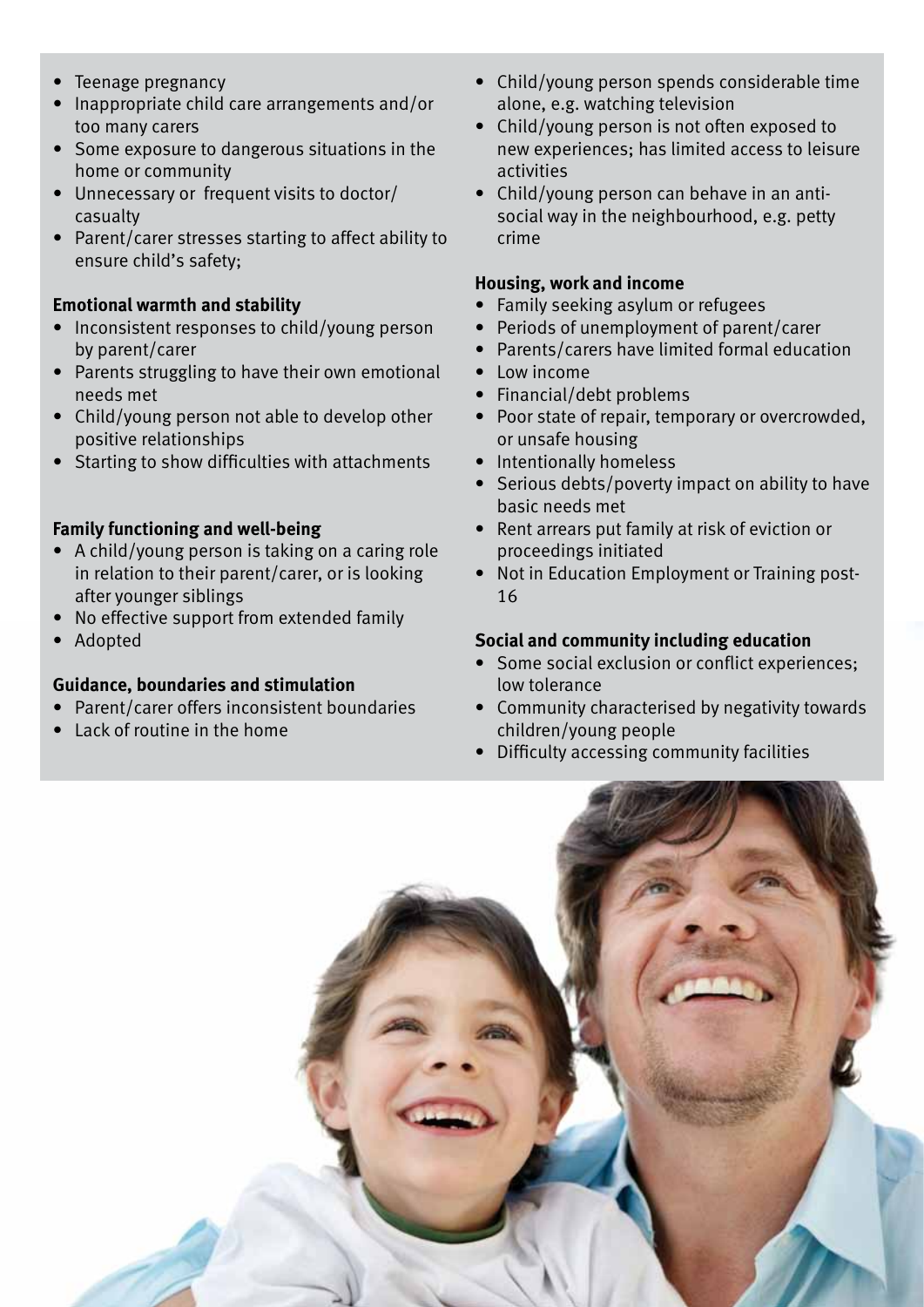**Level 3 - INTENSIVE:** Vulnerable Children. Children and young people whose needs are more complex. This refers to the range, depth or significance of the needs. A number of these indicators would need to be present to indicate need at a Level 3 criteria. More than one service is likely to become involved, with a 'team around the family' approach using the Shared Family Assessment and a Lead Professional. Family Solutions can support at this level and access is through the Early Help and Advice Hub using an Essex Request for Support Form.

#### **Health**

- Child has some chronic/recurring health problems; not treated, or badly managed
- Developmental milestones are not being met due to parental care
- Regular substance misuse
- Lack of food
- 'Unsafe' sexual activity
- Self-harming behaviours
- Child has significant disability
- Mental health issues emerging e.g. conduct disorder; ADHD; anxiety; depression; eating disorder; self-harming

#### **Emotional Development**

- Sexualised behaviour
- Child appears regularly anxious, angry or phobic and demonstrates a mental health condition
- Young carer affecting development of self

#### **Behavioural Development**

- Persistent disruptive/challenging behaviour at school, home or in the neighbourhood
- Starting to commit offences/re-offend
- Additional needs met by CAMHS Tier 2
- Prosecution of offences resulting in court orders, custodial sentences or ASBOs or Youth Offending early intervention

#### **Identity and Self-Esteem**

- Presentation (including hygiene) significantly impacts on all relationships
- Child/young person experiences persistent discrimination; internalised and reflected in poor self-image
- Alienates self from others

#### **Family and Social Relationships**

- Relationships with carers characterised by unpredictability
- Misses school consistently
- Previously had periods of LA accommodation
- Young person is main carer for family member

#### **Self-care skills and independence**

- Disability prevents self-care in a significant range of tasks
- Child lacks a sense of safety and often puts him/herself in danger

#### **Learning**

- Consistently poor nursery/school attendance and punctuality
- Young child with few, if any, achievements
- Not in education (under 16)

#### **Basic care, ensuring safety and protection**

- Parent/carer is failing to provide adequate care
- Parents have found it difficult to care for previous child/young person
- Domestic violence in the home
- Parent's mental health problems or substance misuse significantly affect care of child/young person
- Non-compliance of parents/carers with services
- Child/young person may be subject to neglect
- Child has no positive relationships
- Child has multiple carers; may have no significant relationship to any of them

#### **Guidance, boundaries and stimulation**

- Parents struggle/refuse to set effective boundaries e.g. too loose/tight/physical chastisement
- Child/young person behaves in anti-social way in the neighbourhood

#### **Housing, work and income**

- Chronic unemployment that has severely affected parents' own identities
- Family unable to gain employment due to significant lack of basic skills or long-term substance misuse

#### **Family functioning and well-being**

- Family have serious physical and mental health difficulties impacting on their child
- Community are hostile to family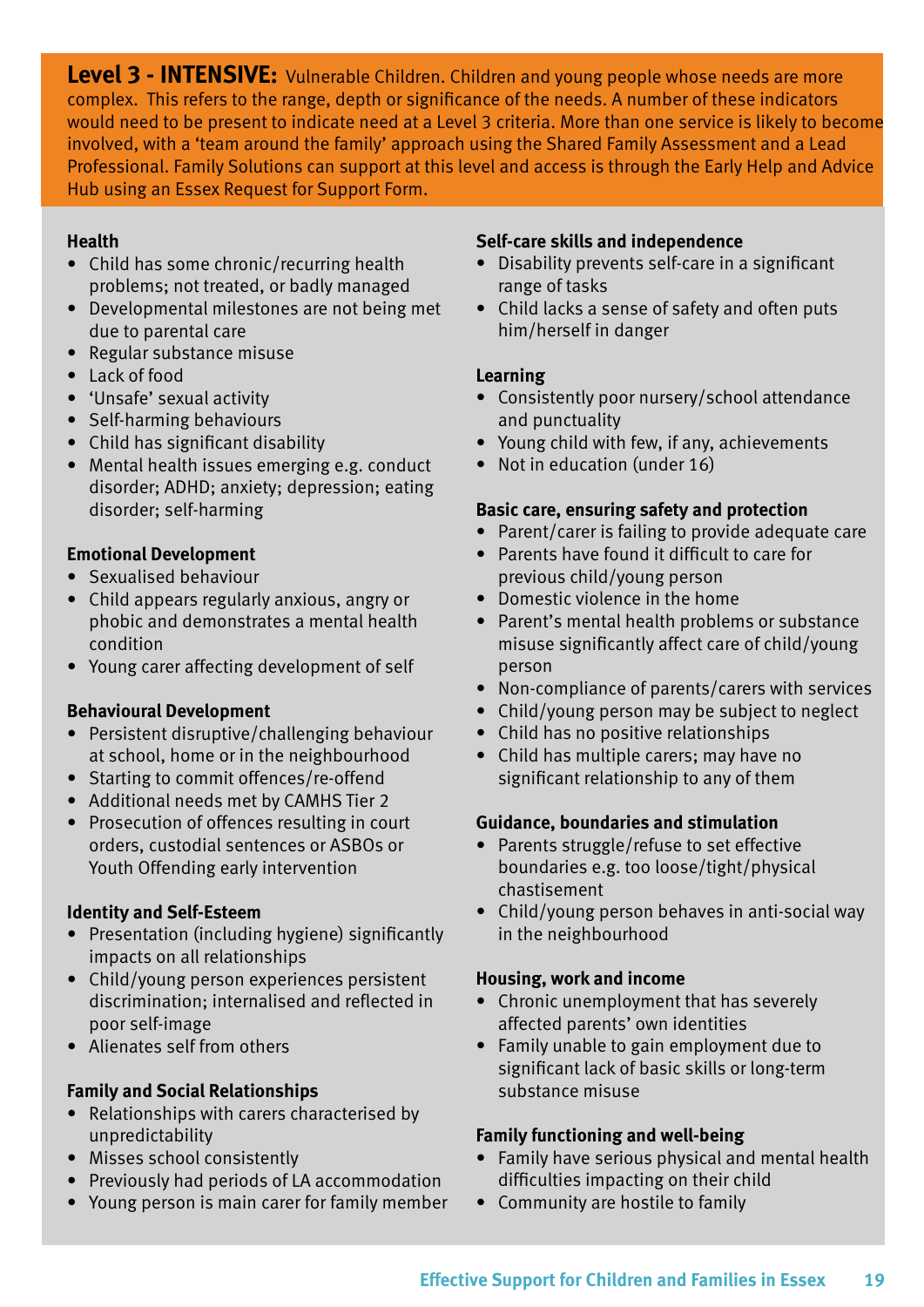**Level 4 - SPECIALIST:** Children and young people whose needs are complex and enduring and cross many domains. More than one service is normally involved, with a 'team around the child' approach, and a Lead Professional, commonly in a statutory role. At times statutory intervention may be required.

#### **Health**

- Child/young person has severe/chronic health problems
- Failure to thrive
- Refusing medical care endangering life / development
- Seriously obese / seriously underweight
- Serious dental decay through persistent lack of dental care
- Persistent and high risk substance misuse
- Dangerous sexual activity and/or early teenage pregnancy
- Sexual exploitation
- Sexual abuse
- Evidence of significant harm or neglect
- Non-accidental injury
- Unexplained injuries
- Acute mental health problems e.g. severe depression; threat of suicide; psychotic episode
- Physical / learning disability requiring constant supervision
- Disclosure of abuse from child / young person
- Disclosure of abuse / physical injury caused by a professional

#### **Emotional Development**

- Puts self or others in danger e.g. missing from home
- Severe emotional/behavioural challenges
- Puts self or others at risk through behaviour
- Severe emotional / behavioural challenges

#### **Identity and Self-Esteem**

- Failed Education Supervision Order 3 prosecutions for non-attendance: family refusing to engage
- Child/young person likely to put self at risk
- Evident mental health needs

#### **Family and Social Relationships**

- Relationships with family experienced as negative ('low warmth, high criticism')
- Rejection by a parent / carer:: family no longer want to care for - or have abandoned –child / young person
- Periods accommodated by Council
- Family breakdown related to child's behavioural difficulties
- Subject to physical, emotional or sexual abuse or neglect
- Younger child main carer for family member

#### **Learning**

- No school placement due to parental neglect
- Child/young person is out of school due to parental neglect

#### **Other indicators**

- Professional concerns but difficulty accessing child / young person
- Unaccompanied refuge / asylum seeker
- Privately fostered
- Abusing other children
- Young sex offenders
- Serious or persistent offending behaviour likely to lead to custody / remand in secure unit/ prison

#### **Basic care, ensuring safety and protection**

- Parent / carer's mental health or substance misuse significantly affect care of child
- Parents / carers unable to care for previous children
- Instability and violence in the home continually
- Parents / carers involved in violent or serious crime, or crime against children
- Parents/carers own needs mean they are unable to keep child / young person safe
- Severe disability child / young person relies totally on other people to meet care needs
- Chronic and serious domestic violence involving child/young person
- Disclosure from parent of abuse to child / young person
- Suspected/evidence of fabricated or induced illness

#### **Emotional warmth and stability**

- Parent's own emotional experiences impacting on their ability to meet child/young person's needs
- Child has no-one to care for him/her
- Requesting young child be accommodated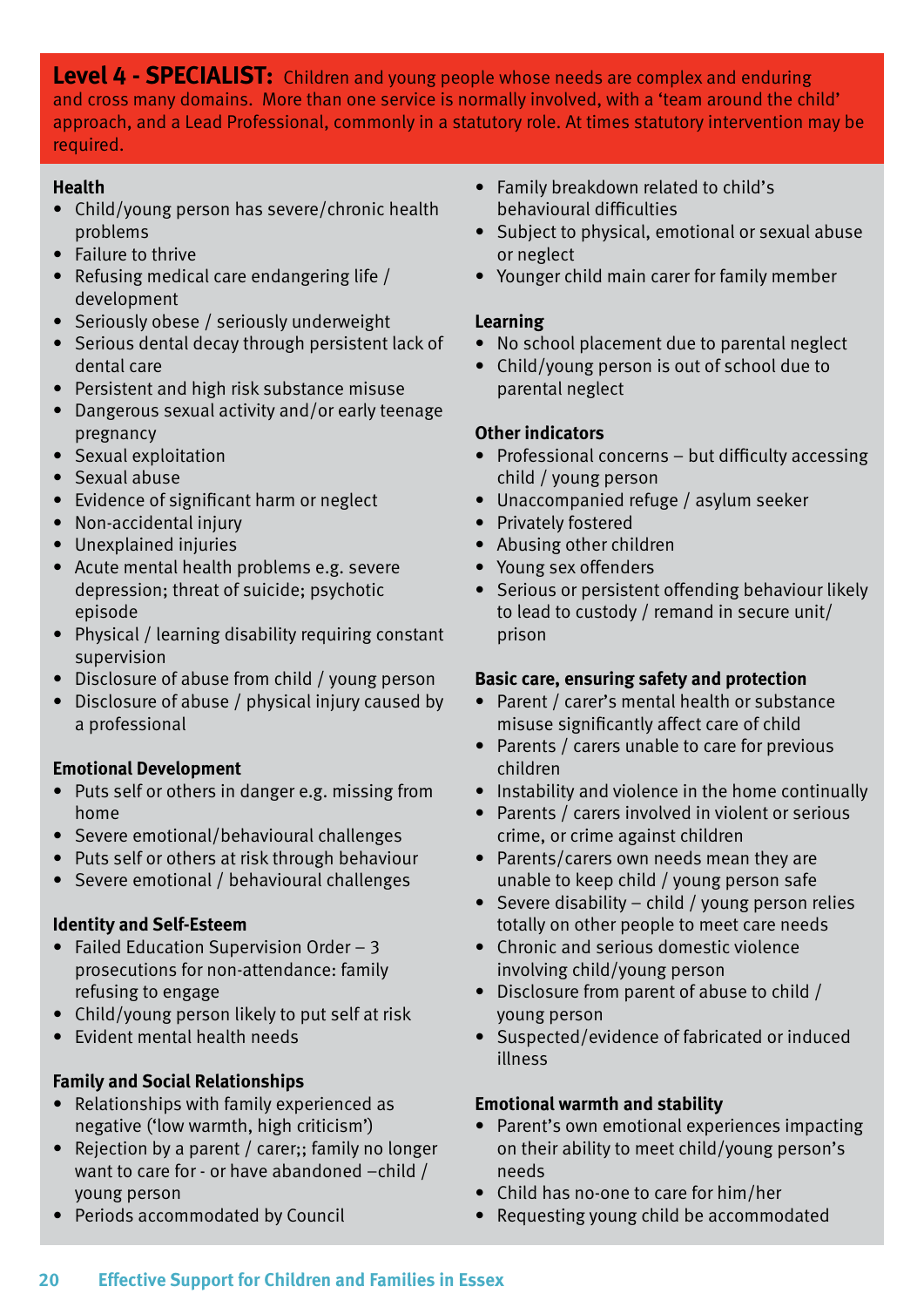#### **Guidance, boundaries and stimulation**

- No effective boundaries set by parents / carers
- Multiple carers
- • Child beyond parental control

#### **Family functioning and well-being**

- Significant parental / carer discord and persistent domestic violence and discord between family members
- Child / young person in need where there are child protection concerns
- Individual posing a risk to children in, or known to, household
- • Family home used for drug taking, prostitution, illegal activities

#### **Housing, work and income**

- Homeless or imminent if not accepted by housing department
- • Housing dangerous or seriously threatening to health
- • Physical accommodation places child in danger
- Extreme poverty / debt impacting on ability to care for child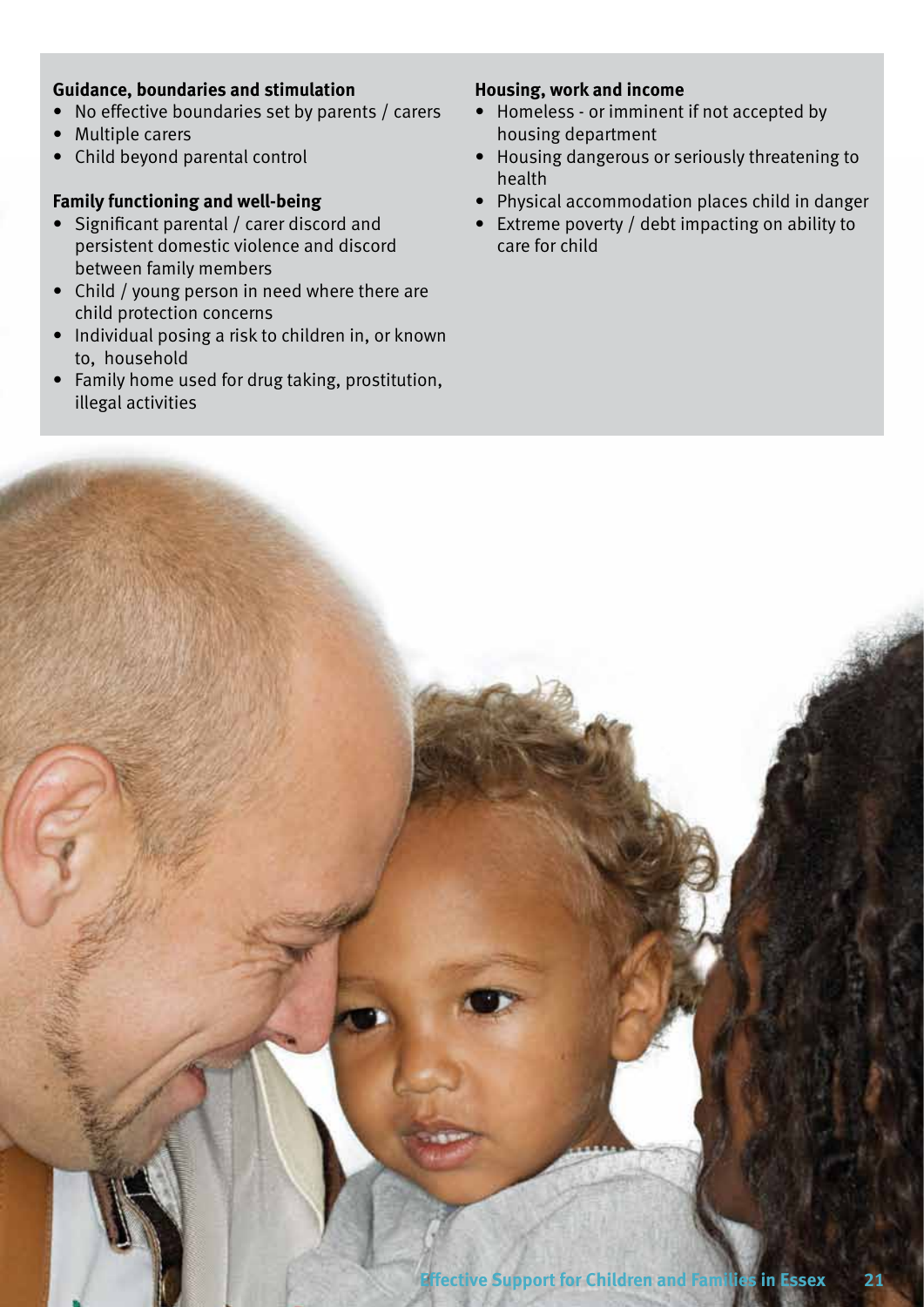### **11. Glossary**

| A&I          | Assessment and Intervention Team                  |
|--------------|---------------------------------------------------|
| <b>CAMHS</b> | <b>Child and Adolescent Mental Health Service</b> |
| <b>CSC</b>   | Children's Social Care                            |
| <b>ERSF</b>  | <b>Essex Request for Support Form</b>             |
| <b>FS</b>    | <b>Family Solutions</b>                           |
| <b>IRT</b>   | Initial Response Team                             |
| <b>SFA</b>   | <b>Shared Family Assessment</b>                   |
| <b>TAF</b>   | Team Around the Family                            |
|              |                                                   |

### **12. Useful weblinks**

| <b>Documents and Services</b>                                                                                                                            | <b>Hyperlink to document</b>                                                                                        |
|----------------------------------------------------------------------------------------------------------------------------------------------------------|---------------------------------------------------------------------------------------------------------------------|
| Early Help and Advice Hub                                                                                                                                | www.essex.gov.uk/familysolutions                                                                                    |
| <b>ECC999</b>                                                                                                                                            | http://dnn.essex.gov.uk/Portals/15/Documents/Local%20<br>Practices/Inter-agency%20Referral%20-%20ECC999.doc         |
| <b>Effective Support for Children</b><br>with Disabilities and their<br>families in Essex                                                                | http://www.essex.gov.uk/health-social-care/Care-Children/<br>Children-disabilities-special-needs/Pages/Default.aspx |
| Essex Children's Trust Charter                                                                                                                           | http://www.essexpartnershipportal.org/pages/<br>index.?page=information-sharing-protocols-and-templates             |
| <b>Essex Shared Family</b><br>Assessment Guidance which<br>includes:<br>• Consent Form<br>• Essex Request for Support Form<br>• Shared Family Assessment | www.essex.gov.uk/familysolutions                                                                                    |
| <b>Family Solutions</b>                                                                                                                                  | www.essex.gov.uk/familysolutions                                                                                    |
| <b>SET procedures</b>                                                                                                                                    | http://dnn.essex.gov.uk/Portals/15/Documents/Training/<br>SET%20Procedures%202011.pdf                               |

| <b>Website</b>                                | <b>Content</b>                                                                                                                 | Link                                                            |
|-----------------------------------------------|--------------------------------------------------------------------------------------------------------------------------------|-----------------------------------------------------------------|
| <b>Essex Safeguarding</b><br>Children's Board | • Information related to<br>safeguarding and promoting<br>the welfare of children<br>• Details of training and<br>development  | www.escb.co.uk                                                  |
| Integrated Working                            | • Information, news and<br>training for education<br>professionals<br>• E-learning and information<br>portal for practitioners | https://ecclms.co.uk/goecclms.asp                               |
| Essex Schools info link                       | • Information specifically for<br>schools                                                                                      | http://secure.essexcc.gov.uk/vip8/si/<br>esi/dis/home/index.jsp |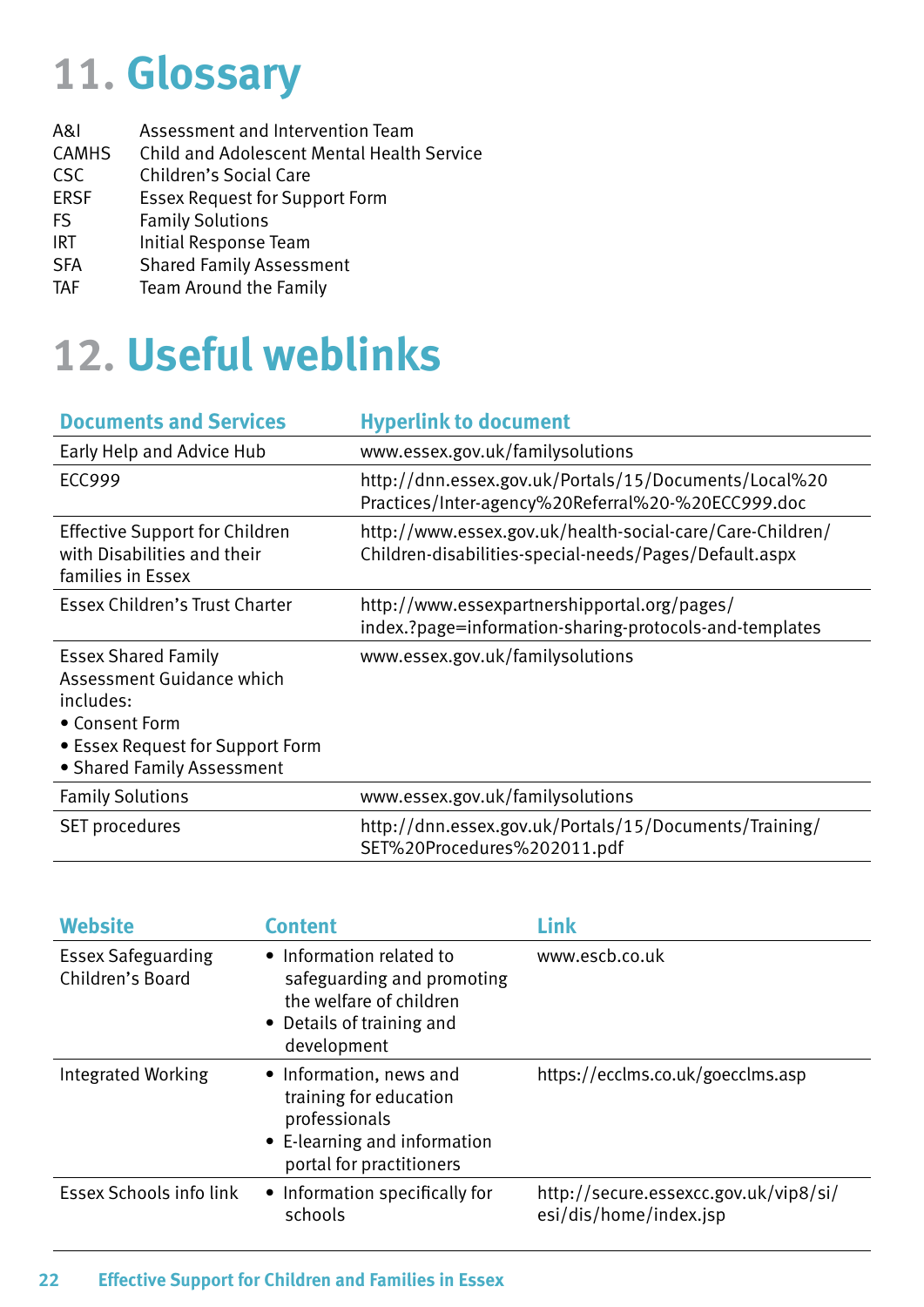#### **Legislation**

#### **The Children Act 1989** http://www.opsi.gov.uk/acts/acts1989/ Ukpga\_19890041\_en\_1.htm

**The Children Act 2004** http://www.opsi.gov.uk/acts/acts2004/40031- -c.htm#10

**Education Act 2002** http://www.opsi.gov.uk/ACTS/ acts2002/20020032.htm

#### **Data Protection Act 1998**

http://www.opsi.gov.uk/ACTS/ acts1998/19980029.htm

#### **Guidance**

#### **Gillick Competence**

http://www.nspcc.org.uk/inform/research/ questions/gillick\_wda61289.html

#### **Information Sharing guidance**

https://www.education.gov.uk/publications/ standard/publicationdetail/page1/DCSF-00807- 2008

#### **Lead Professional guidance**

http://www.education.gov.uk/ childrenandyoungpeople/strategy/ integratedworking/a0068961/the-leadprofessional

### **13. Acknowledgements**

#### **The Review of Assessment, Referral and Access**

**to Services** commenced in January 2012 and involved large scale consultation with partners working to support families in Essex. The outcomes of the review has informed this guidance document and the members of the multi-agency project group (which included representatives from Schools, GPs, Health, Police, Adult Services and Children`s Social Care) are particularly acknowledged for their contributions and support.

#### **EssexFamily**

The learning from the work of the EssexFamily prototypes between 2011 and 2013, including Essex Family Tendring, Colchester, Harlow, Basildon, and Castlepoint and Rochford has also informed this guidance document.



sex primary headteachers' association to primary education in